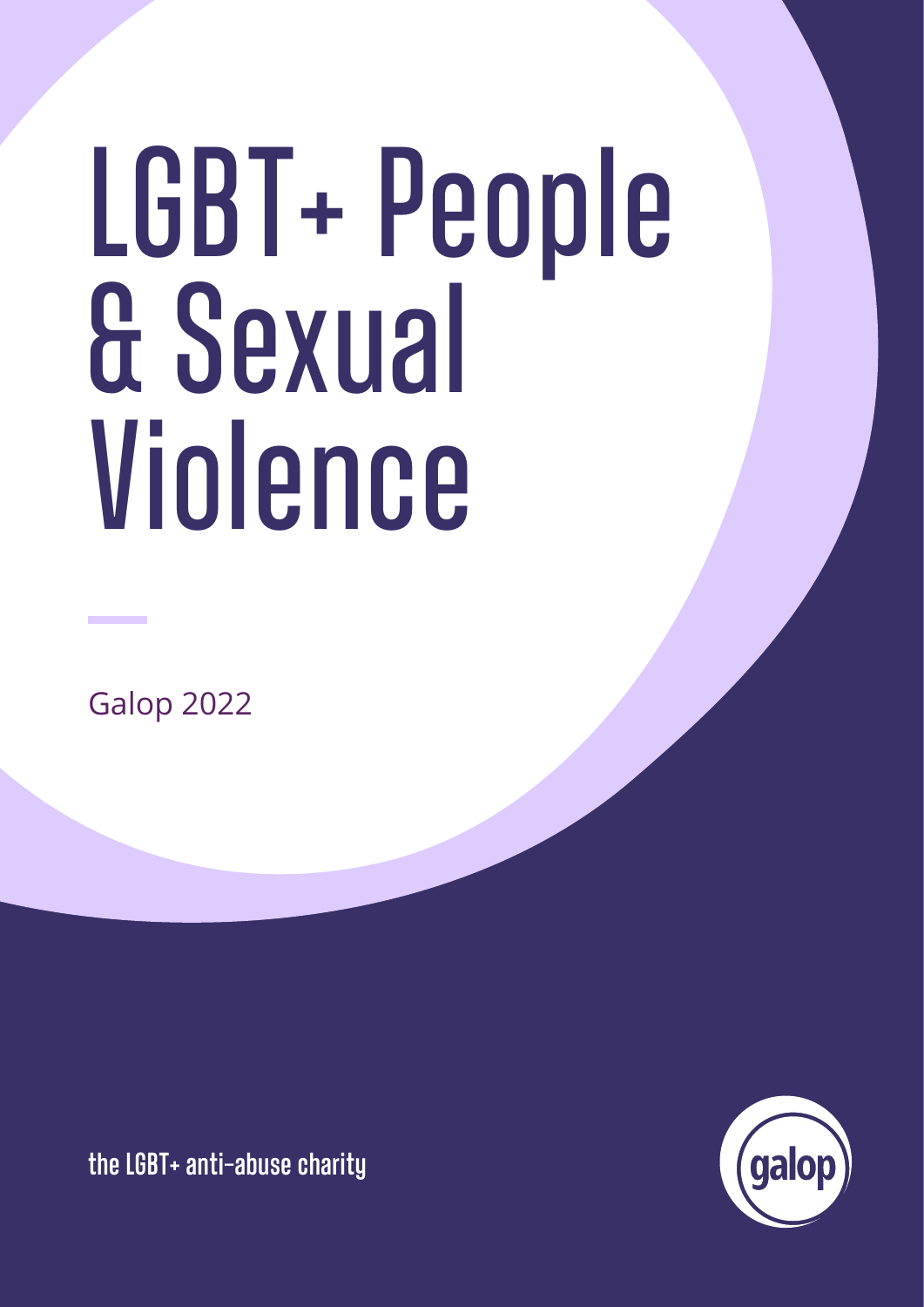## **Contents**

|   | <b>Foreword</b>                     | 3                       |
|---|-------------------------------------|-------------------------|
|   | The study                           | $\overline{\mathbf{4}}$ |
|   | <b>Key findings</b>                 | 5                       |
|   | <b>Recommendations</b>              | $6\phantom{1}$          |
|   | <b>Experiences</b>                  | $\overline{7}$          |
| ħ | <b>Sexual violence</b>              | 10                      |
|   | Impact                              | 15                      |
| 8 | <b>Disclosing experiences</b>       | 25                      |
| y | <b>Not disclosing experiences</b>   | 27                      |
|   | <b>Healing &amp; moving forward</b> | 32                      |
|   | <b>Methodology</b>                  | 34                      |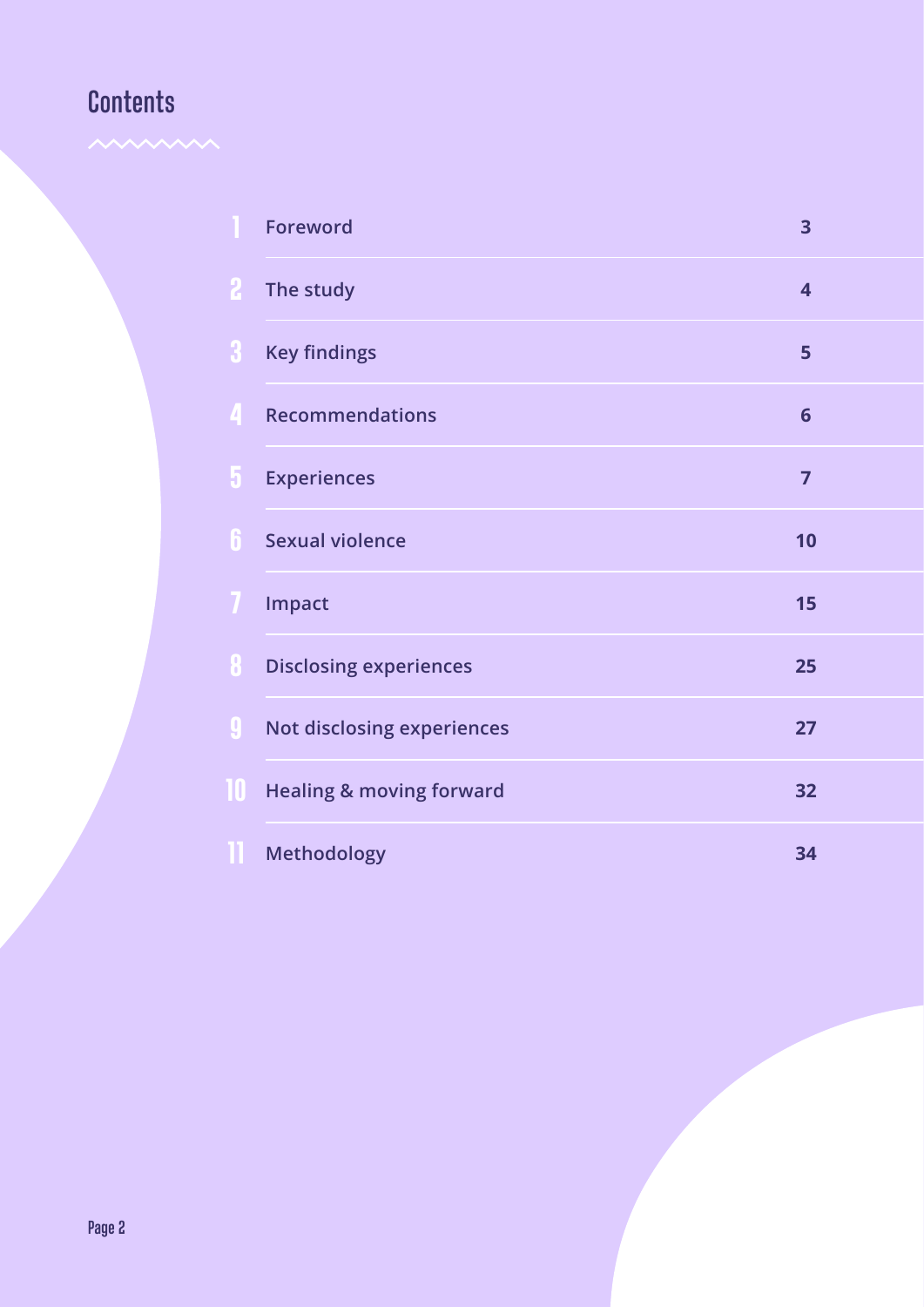## **Foreword**

**The experiences of LGBT+ people around sexual violence in the UK are rarely talked about. Galop's LGBT+ specialists have been working with members of our community affected by sexual violence, both as children and adults, for over a decade.** 

Through that work, we have seen the need to bring this conversation more into the foreground, and we are grateful to the Esmee Fairbairn Foundation for enabling us to undertake this piece of research which represents almost 1000 LGBT+ survivors of sexual abuse and their experiences — and is being released in multiple parts.

Within this study, we have heard from a high proportion of survivors within our community who have experienced sexual assault due to their identity. We also hear about the significant impacts these assaults have on survivors, and how poorly LGBT+ sexual violence victims are being served by the systems that are supposed to protect and support them, leaving significant numbers of survivors either facing this experience alone, or trying to navigate often further damaging statutory services and systems. It is vital that these agencies increase their understanding of LGBT+ identities and experiences to ensure that all victims and survivors of sexual violence are offered help that meets their needs.

My thanks to Sarah West, Catherine Bewley, Honor Gray and Lou Withers-Green for producing this important piece of work which can inform positive change, and the entire team at Galop who work hard every day to improve the lives of LGBT+ people across the UK. We are also hugely grateful to Hannah Lim and the Esmée Fairbairn Foundation who funded this project, and the many LGBT+ survivors who believed in this research, engaged with it, shared and contributed so generously with their time and experiences.

**Leni Morris, Chief Executive Officer**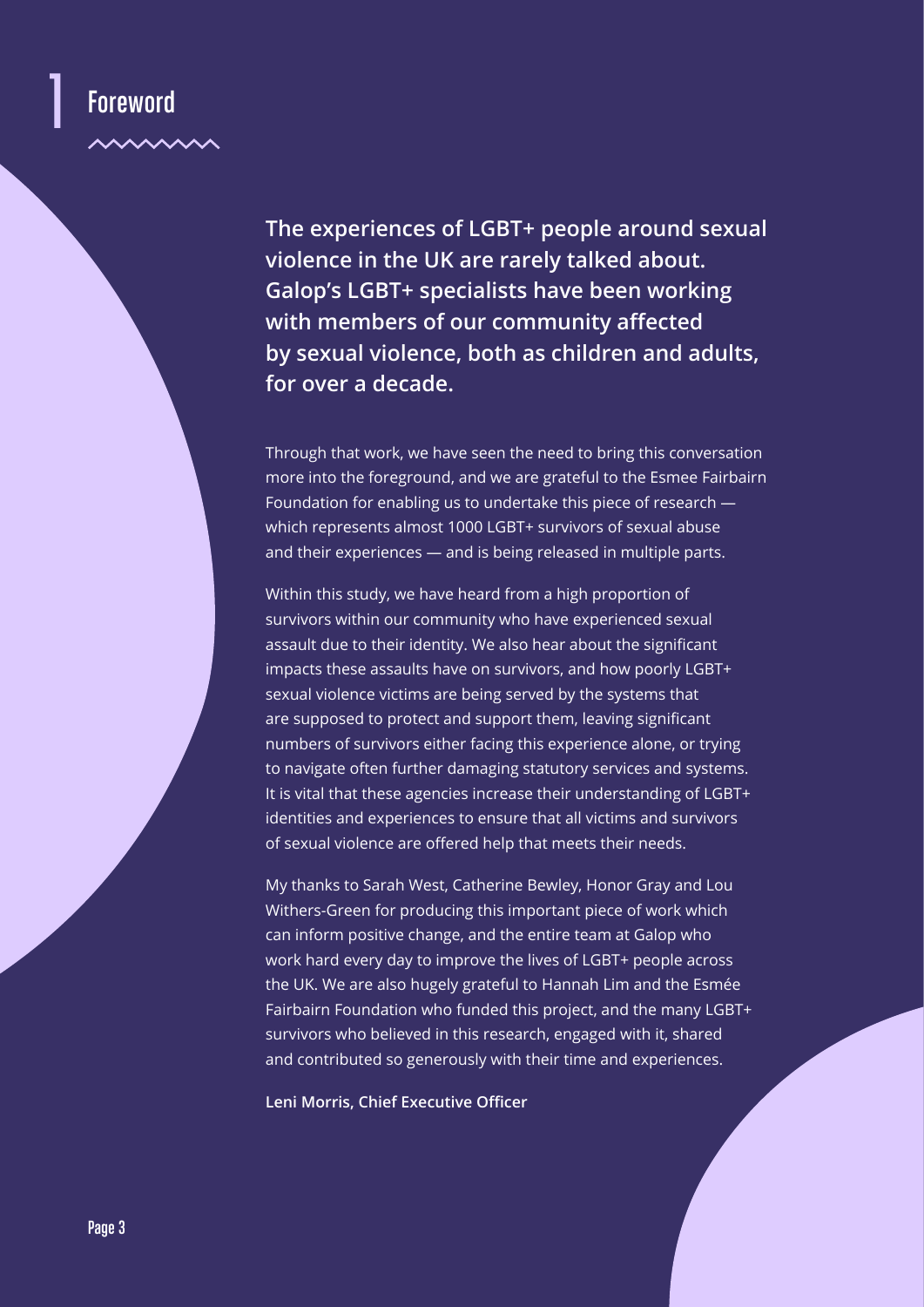

# Galop undertook an online survey and 25 semi-structured interviews asking over 1,000 LGBT+ people in the UK about their experiences of sexual violence.

The survey was not designed to indicate prevalence in the UK LGBT+ population. This report is part of a series based on that research, exploring the sexual violence that LGBT+ people experience as adults, including what they perceive to be the motivation of that abuse, the impacts, who they tell and what they need from those people.

Further reports in this series will focus on survivor experiences of support services and the criminal justice system, perpetrators of sexual violence and child sexual abuse.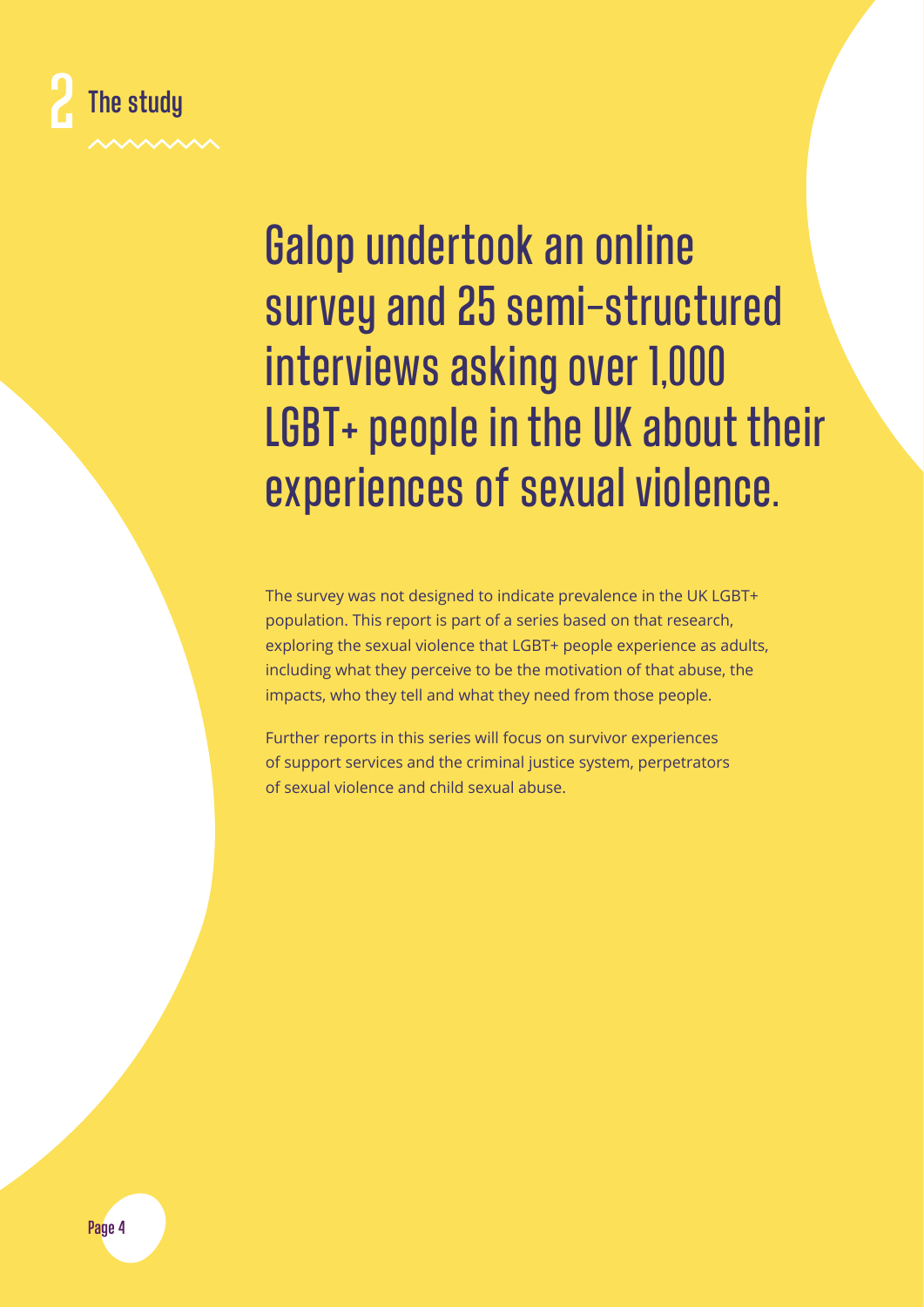

**LGBT+ respondents were subjected to a range of different types of sexual violence. 53% felt that their LGBT+ identity was linked to, or the reason for, at least one instance of sexual violence they were subjected to.**

**Around two thirds of 684 survey respondents experienced an increase in suicidal thoughts (67%) or self–harm (64%) following sexual violence.**

**Of 970 respondents, 82% had told someone about the abuse they had experienced. However, it had taken most of them a long time to do so - only one third (32%) of respondents had spoken about the abuse within six months of the incident taking place.**

**Of 970 respondents who had experience sexual violence, 18% had never told anyone about their most significant experience of sexual violence.**

**Sexual violence was found to affect people in profound and long-lasting ways: 85% experienced negative impacts on their mental health; 77% experienced negative impacts on their intimate relationships; 67% had an increase in suicidal thoughts and 64% increased self-harming.**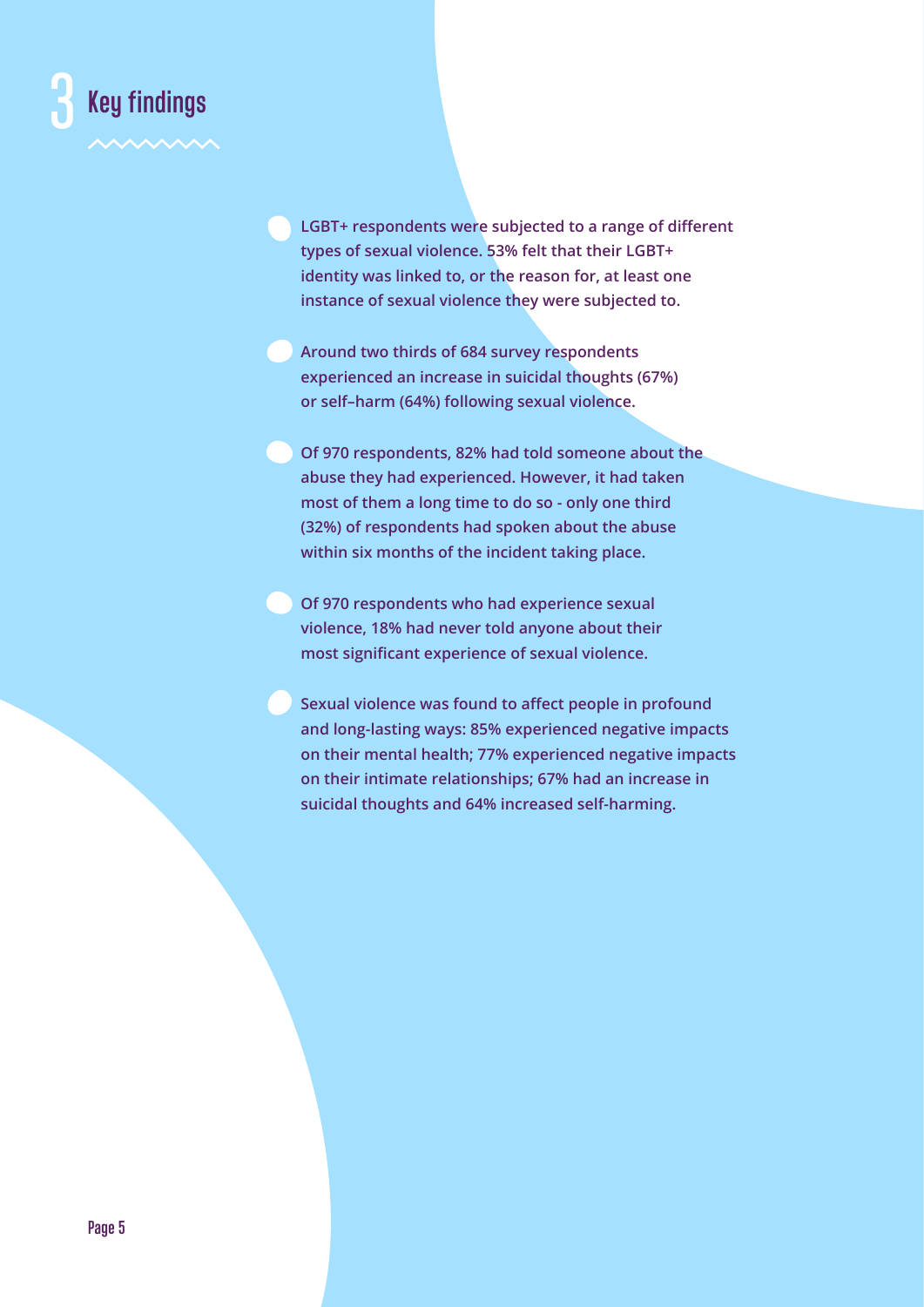#### **Recommendations**

The findings underline the need for increased understanding of LGBT+ identities and experiences in statutory services such as the police.

**These services should be provided with training on LGBT+ identities, experiences of sexual violence and appropriate referral pathways to ensure that all LGBT+ victims and survivors of sexual violence are offered support that meets their needs.**

LGBT+ victims of sexual violence require a specialist understanding and response. The UK government needs to provide dedicated, longterm national funding for specialist 'by and for' services that includes specialist advocacy, therapeutic services and practical support.

**1** Department for Education (2019) Relationships Education, Relationships and Sex Education (RSE) and Health Education **[Link](https://assets.publishing.service.gov.uk/government/uploads/system/uploads/attachment_data/file/1019542/Relationships_Education__Relationships_and_Sex_Education__RSE__and_Health_Education.pdf)**

All young people should be educated about healthy relationships, which should explicitly include healthy LGBT+ relationships. These lessons should also educate young people about consent, as outlined in the Department for Education's statutory guidance**<sup>1</sup>** , that is additionally and specifically inclusive of consent in LGBT+ relationships.

The government should bring forward a comprehensive ban on so-called "conversion therapy" without delay. The ban needs to cover the entirety of the LGBT+ community and must include the full range of so-called "conversion therapy" practices that exist.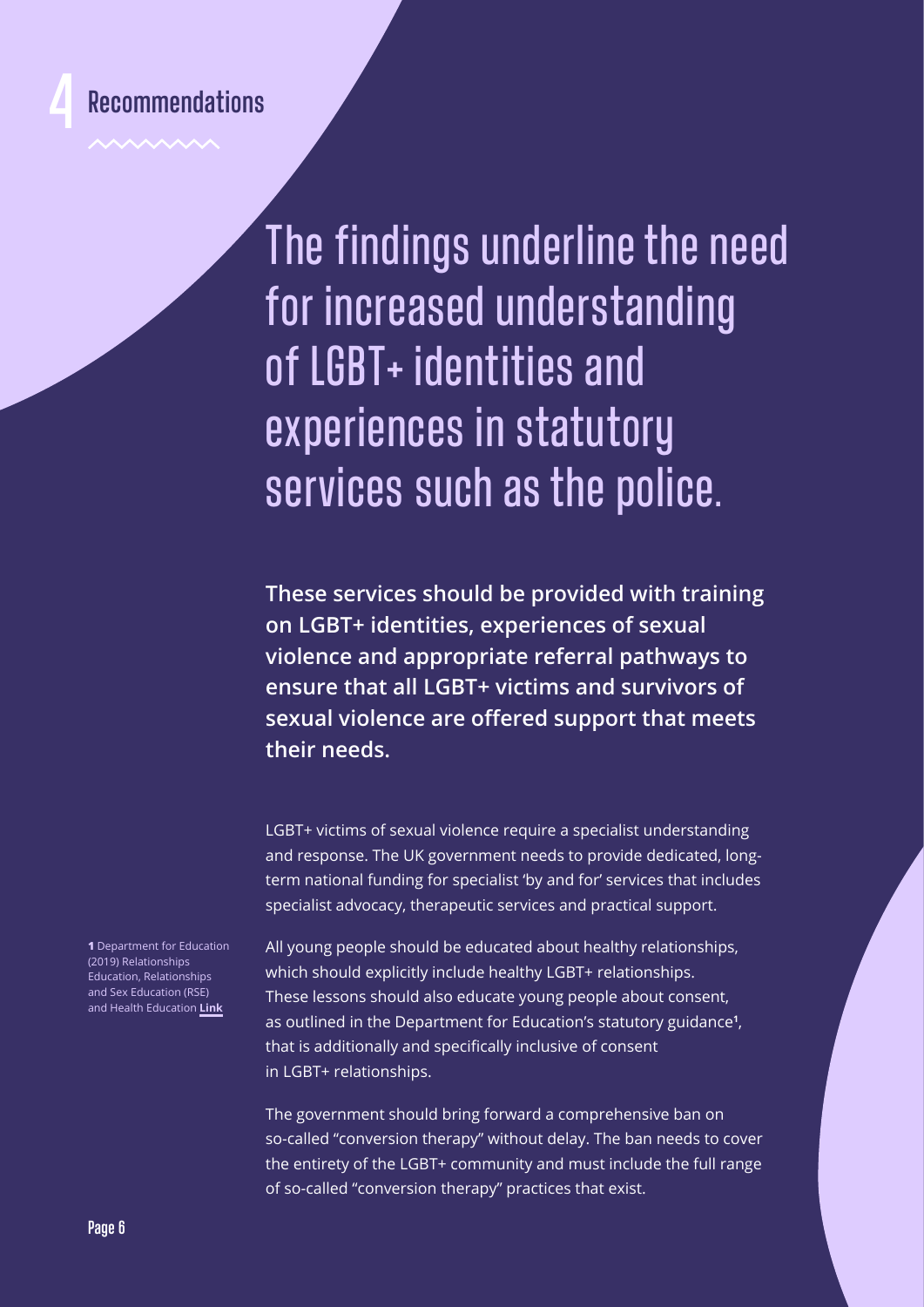

#### **LGBT+ experiences of sexual violence**

**24% LGBT+ respondents experienced a range 65% of different types of sexual violence. Although 44% this study does not indicate prevalence, 24% high levels of sexual violence against LGBT+ 2% people were found.** 

**0% 20% 40% 60% 80% 100%**

Survey respondents were asked "After turning 18, has anyone done any of the following to you without your consent?" with 892 responses.



#### **Figure 1. Experiences of sexual violence in adulthood** *(n=892)*

*Percentages are rounded. Respondents could select multiple categories.* 

28% of respondents who had experienced sexual violence since turning 18 had experienced four or more different types of sexual violence.

Respondents were asked where their most significant experience of sexual violence took place. Of 973 answers, the most common were the home of the perpetrator (25%), their home (24%), at a place of work or study (10%) and outside e.g. on the street (10%).

88% of adult respondents who were subjected to sexual violence in childhood went on to experience further sexual violence in adulthood.

**Sexual harassment Sexual assault Penetrative sexual assault Attempted sexual assault Online or image-based sexual assault Safe words disregarded in BDSM context Other sexual violence None of the above**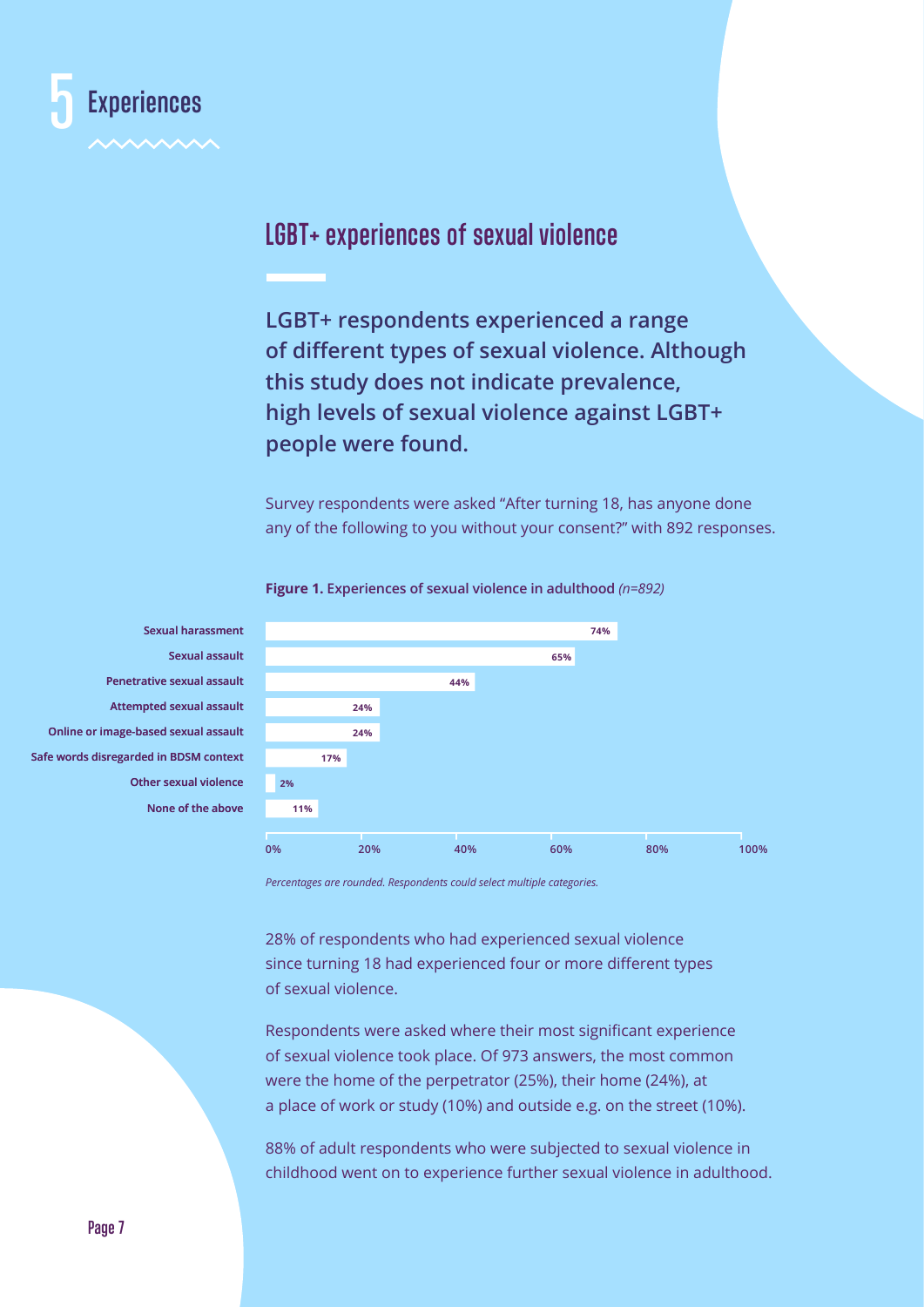

**Interview participants described a range of different incidents of sexual violence, including from different people in different contexts.**

#### 66

**It is impossible to list everything, I would be here forever.**

#### 44

**I have been forced into unconsenting sex, twice from different people, through the use of physical force.**

77

#### 44

77

11

**I was sexually assaulted a few times as a teenager: once by a stranger on a beach, once by a manager at a job, once at a job interview. These were groping and forced kisses… When I was 19 I was drugged and raped by a customer/customers at a pub where I worked.**

77

## **Sexual violence within relationships**

**She kept on trying to kiss me and that whole sort of thing… and it just kept on escalating, me being like, 'No, stop, I don't want this'.**

44

**It was with my very first relationship where my then partner physically abused me […] I left him, but unfortunately I was stalked by him for around a year afterwards and that was horrendous.**

77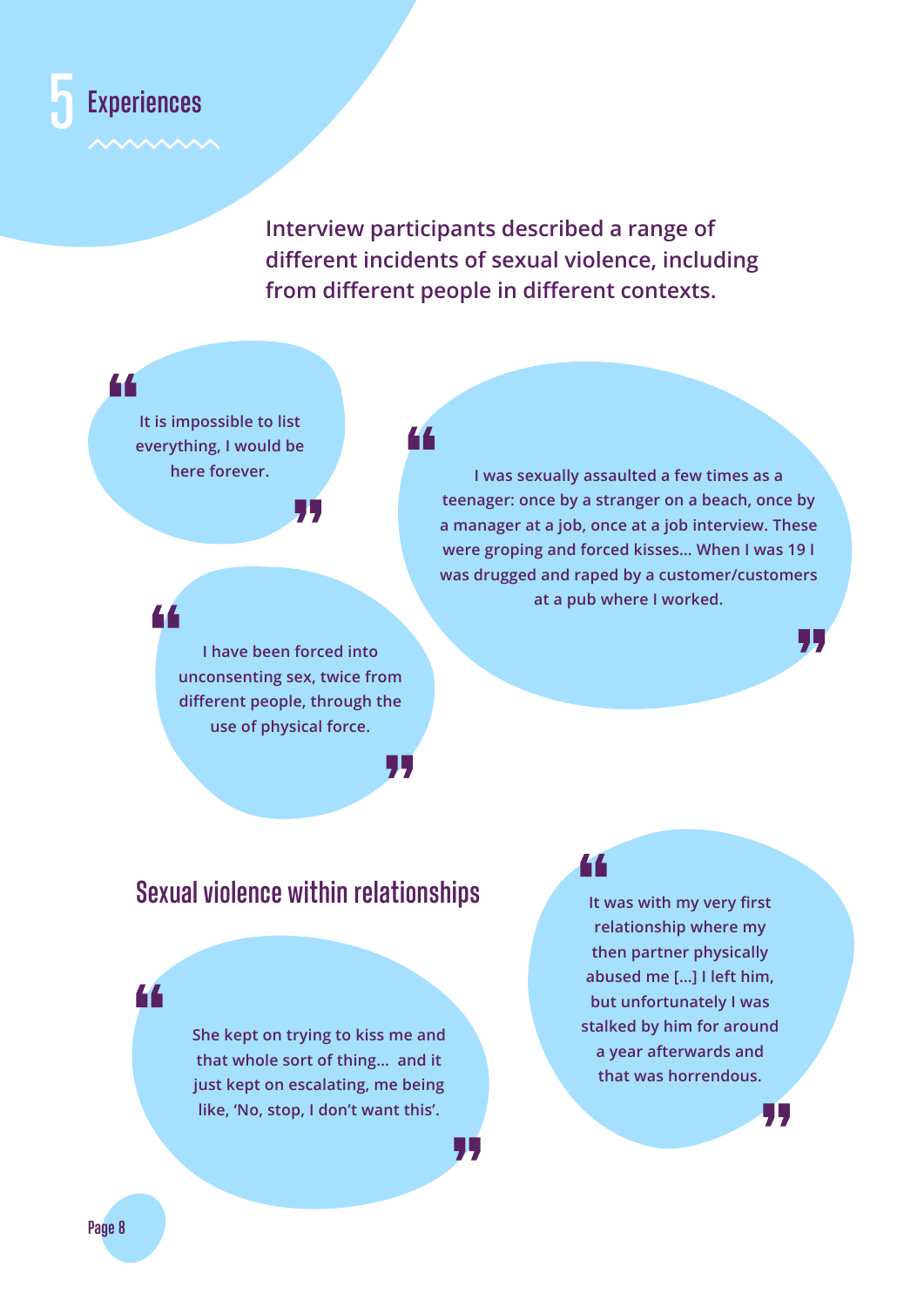

#### **Online sexual abuse**

**Many interview participants described receiving unsolicited and non-consensual sexual images and comments via text, on social media and dating apps on a regular basis.** 

Participants had experiences of: being groomed or manipulated into sharing sexual content; perpetrators taking non-consensual sexual images or videos of them; non-consensual sharing of sexual content; and/or using this sexual content to manipulate or threaten them into further experiences of sexual acts.

Young and disabled LGBT+ interview participants described their experiences of relying on the internet to connect with people with shared identities. Within these spaces, they were subjected to online and image-based abuse.

## 66

**Having to figure out my sexuality alone and online […] you meet someone who knows and you believe everything they say, it takes a long time to realise things aren't right.**

55

#### 44

**A lot of my social life was online, being autistic I struggled with real life friendships. When I was exploring my sexuality that was the only place accessible to me to find people who understood. I imagine I was seen as an easy target for grooming and harassment because I'd been open about being so alone.**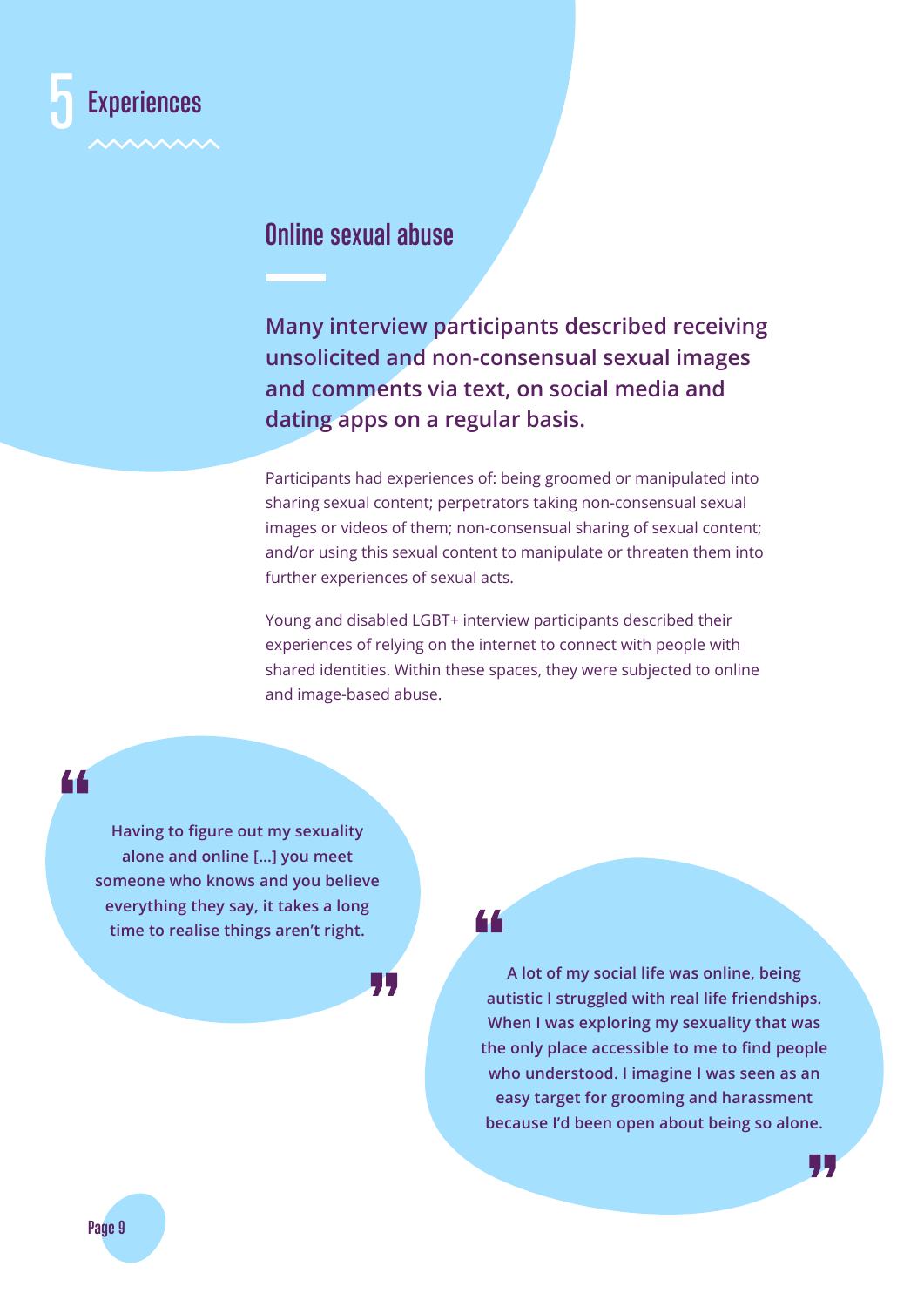

# Sexual violence targeted at LGBT+ identities.

**Participants described many different ways in which they felt they had been subjected to sexual violence because of their LGBT+ identity.** 

This included being hypersexualised and fetishised because of who they were. Participants also described their experiences of sexual violence as the result of the perpetrator's desire to convert their orientation or gender identity, or due to anti-LGBT+ prejudice.

Survey respondents who had experienced sexual violence over the age of 18 were asked whether any of these experiences of sexual violence were linked to, or because of, their identity as an LGBT+ person.

**49% of 744 respondents said yes.** 

**Respondents who are trans (64% of 338), cis men (64% of 87) or monosexual (61% of 203) were more likely to believe that experiences of sexual violence were linked to, or because of, their LGBT+ identity.** 

**Cis women were less likely to believe that their experiences of sexual violence were linked to, or because of, their LGBT+ identity, with 36% of 295 respondents believing this.** 

53% of survey respondents felt that their LGBT+ identity was linked to or was the cause of at least one of the instances of sexual violence they faced either as a child or as an adult.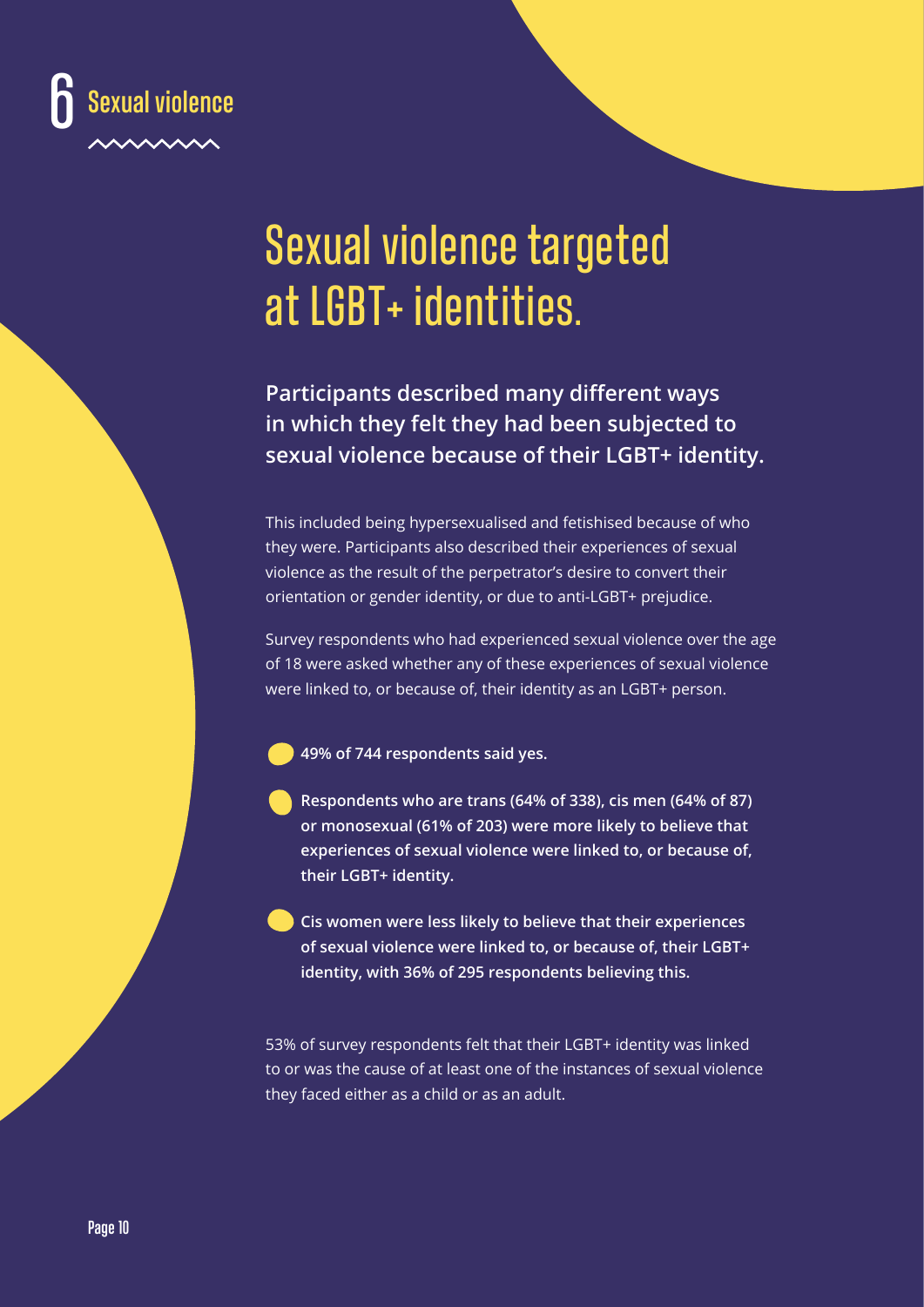

Nearly a quarter (24%) of survey respondents were subjected to sexual violence which they believe was intended to convert them to heterosexuality, their assigned gender at birth, or to punish them for their gender or sexual identity.

Some groups surveyed were more likely to experience sexual violence with intent to convert or punish than others. This included trans men (35% of 72), non-binary people (32% of 276) and ace people (34% of 212).

#### **Anti-LGBT+ prejudice**

**Interview participants often gave examples of sexual violence motivated by LGBT+ prejudice, which spanned from verbal harassment to sexual assault and rape.** 



**As I was transitioning I looked androgynous and people saw this as an open invitation to abuse me both verbally and sexually.**

77

77

**I was raped and beaten as a teenager and he verbally abused me through homosexual slurs and blamed my sexuality for his actions.**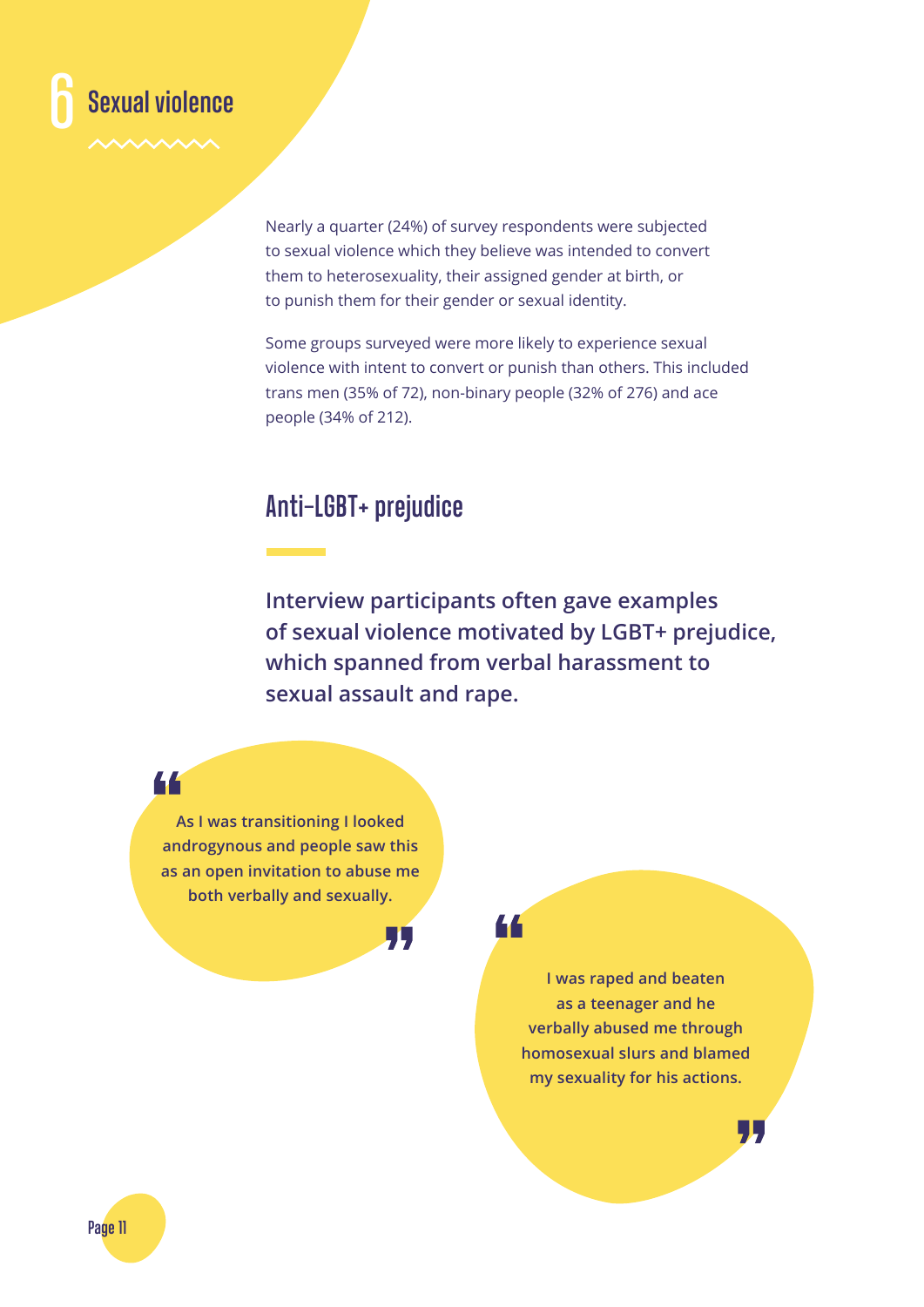

Lesbian, trans men and non-binary interview participants in particular described being targeted for being gender non-conforming and 'doing womanhood wrong'.

44 **I was sexually harassed for looking like a dyke. I was told I needed a good dick to sort me out.** 77

> Ace interview participants frequently experienced partners or friends disregarding their identity, either treating their boundaries and refusals as a 'challenge', or as a problem that could be fixed through sex.

## 66

**I told him what I was going through, discovering my asexuality, and he laughed. He said that I simply hadn't had sex yet and that he could fix me. After that he assaulted me.**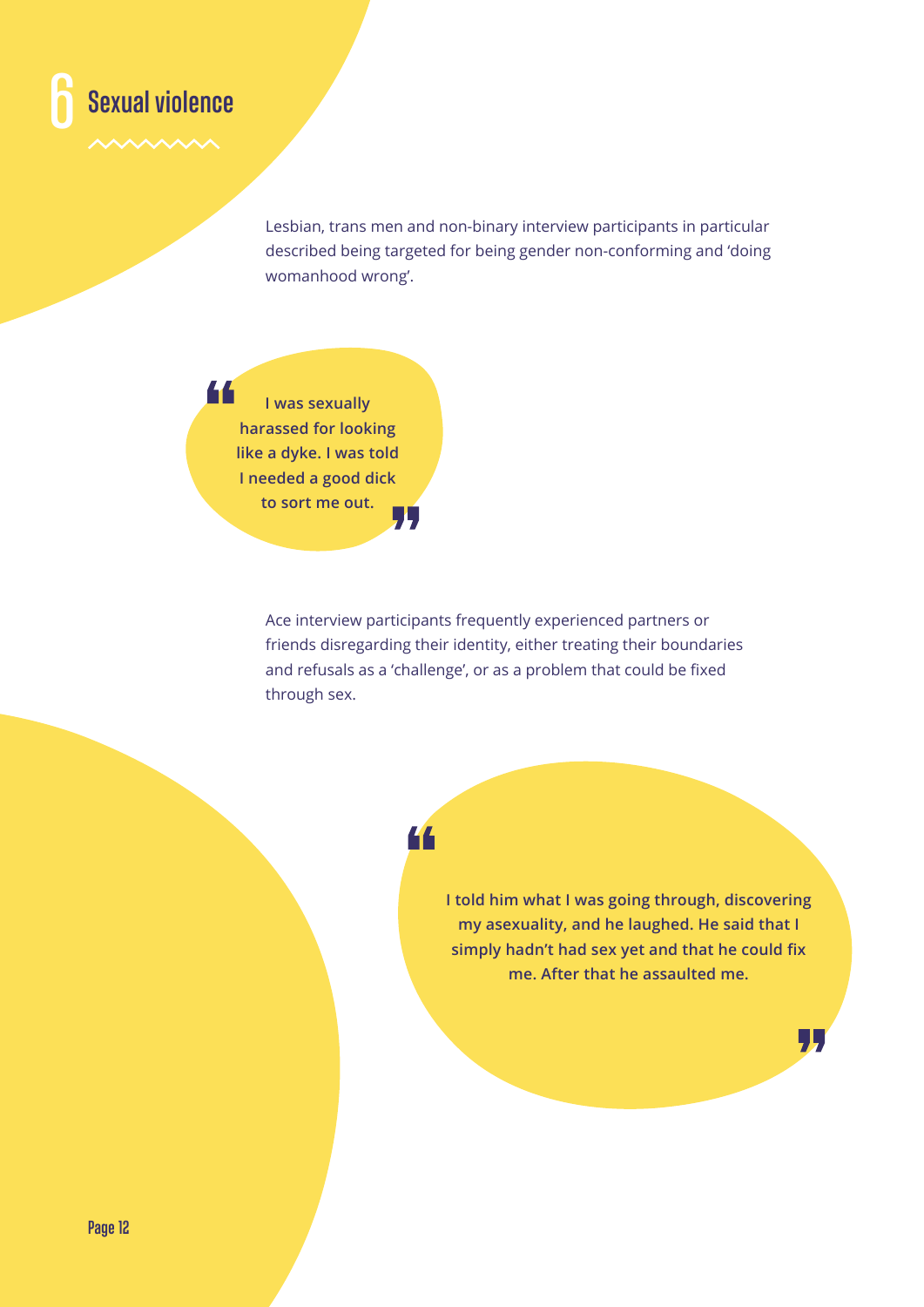

### **Sexualisation & stereotypes**

**Interview participants described feeling hypersexualised due to the stereotypes associated with certain sexualities.**

Bisexual and pansexual interview participants described how they are perceived to be 'up for anything'.

44

**When I used the word bisexual I got treated as an object and people assumed I was up for anything. It was like I wasn't allowed boundaries.**

55

#### 44

**The man who raped me said he was mainly attracted to me due to my bisexuality, that it is 'hot' and 'kinky'. He repeatedly tried to coerce me into threesomes until I blocked him on all social media.**

IJ

ŊŊ

Interview participants also talked about how being young and exploring their sexuality had led to people assuming they were sexually active, or ready for sex, simply because they were open about their orientation.

44

**[I]n the eyes of people… especially in [a small town] […] to say something like, I am sure about something that is considered a sexual identity is to say, I am ready to have sex.**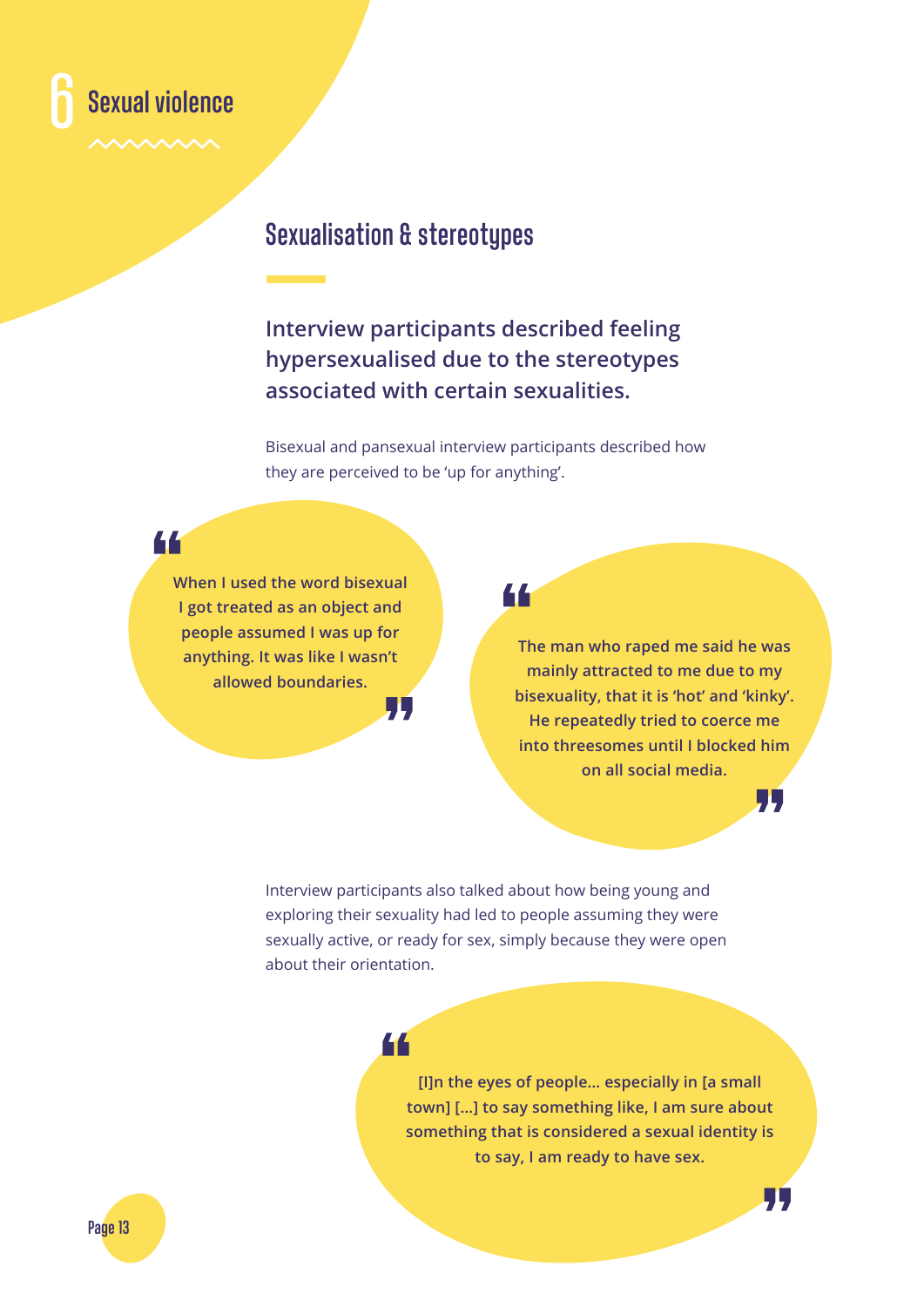

The assumptions and stereotypes that people experienced differed depending on their ethnicities. South Asian men talked about being desexualised, for example being ignored on apps such as Grindr. Black interview participants of all genders were most likely to describe hypersexualisation and a lack of respect for their boundaries from others, predominantly white people.



**There's like a type of hypersexuality that you get treated with, like even if I was a really hypersexual person, to be expected to be like that just because of race, or being expected to be exotic.**

#### Ļ,

T,

#### **Fetishisation of trans people**

**Trans interview participants spoke about the links between their experiences of sexual violence and the fetishisation of their bodies.** 

**The rape was definitely linked to fetishising of trans bodies.**

11,

44

**I always disclose being trans immediately in any dating app as I fear I could be criminalised if I don't, but being open about being trans has caused me to be targeted by chasers who see me as a fetish. I often fear that if I reject their advances they may turn violent.**

**Page 14**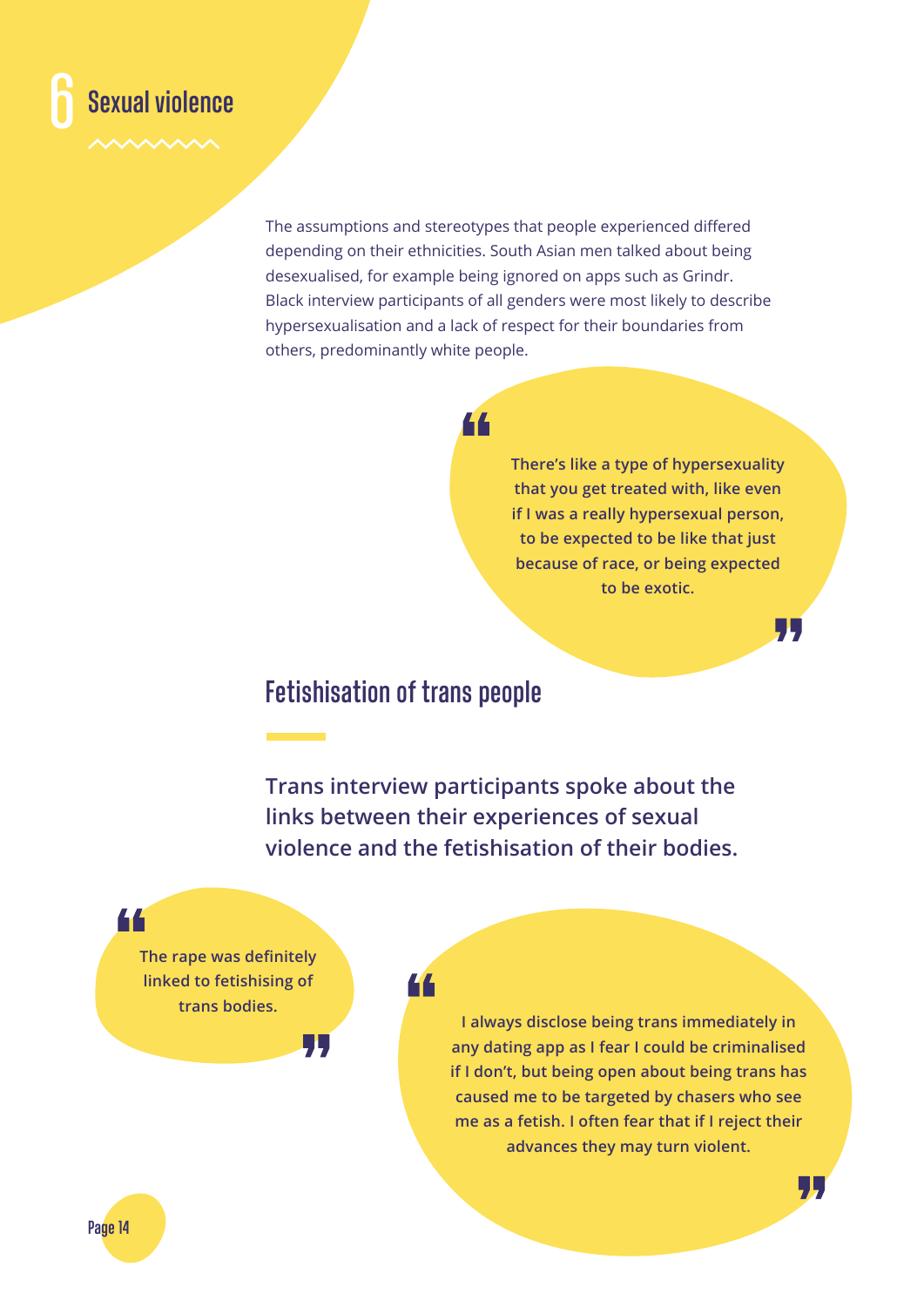## **Impact** 7 **The ability to make new friends**

## The impact of sexual violence. Areas of life negatively impacted following sexual violence

**Sexual violence affects people in profound and long-lasting ways. The areas of life reported by the most respondents as being negatively impacted following sexual violence include: mental health, intimate relationships, relationships with family and friends, sense of self and identity, and vulnerability to future incidents.** 

Respondents who had experienced sexual violence were asked what areas of their life were negatively impacted by their most significant experience. There were 868 responses.



**Figure 2. Areas of life negatively impacted following sexual violence** *(n=868)*

*Percentages are rounded. Respondents could select multiple categories.* 

Younger survey respondents were highly likely to state that their mental health had been impacted, with 90% of 16-17-year-olds reporting this, compared to 60% of over 55s.

**Mental health Intimate relationships Relationships with family & friends Sense of self/identity The ability to make new friends Work or study Physical health**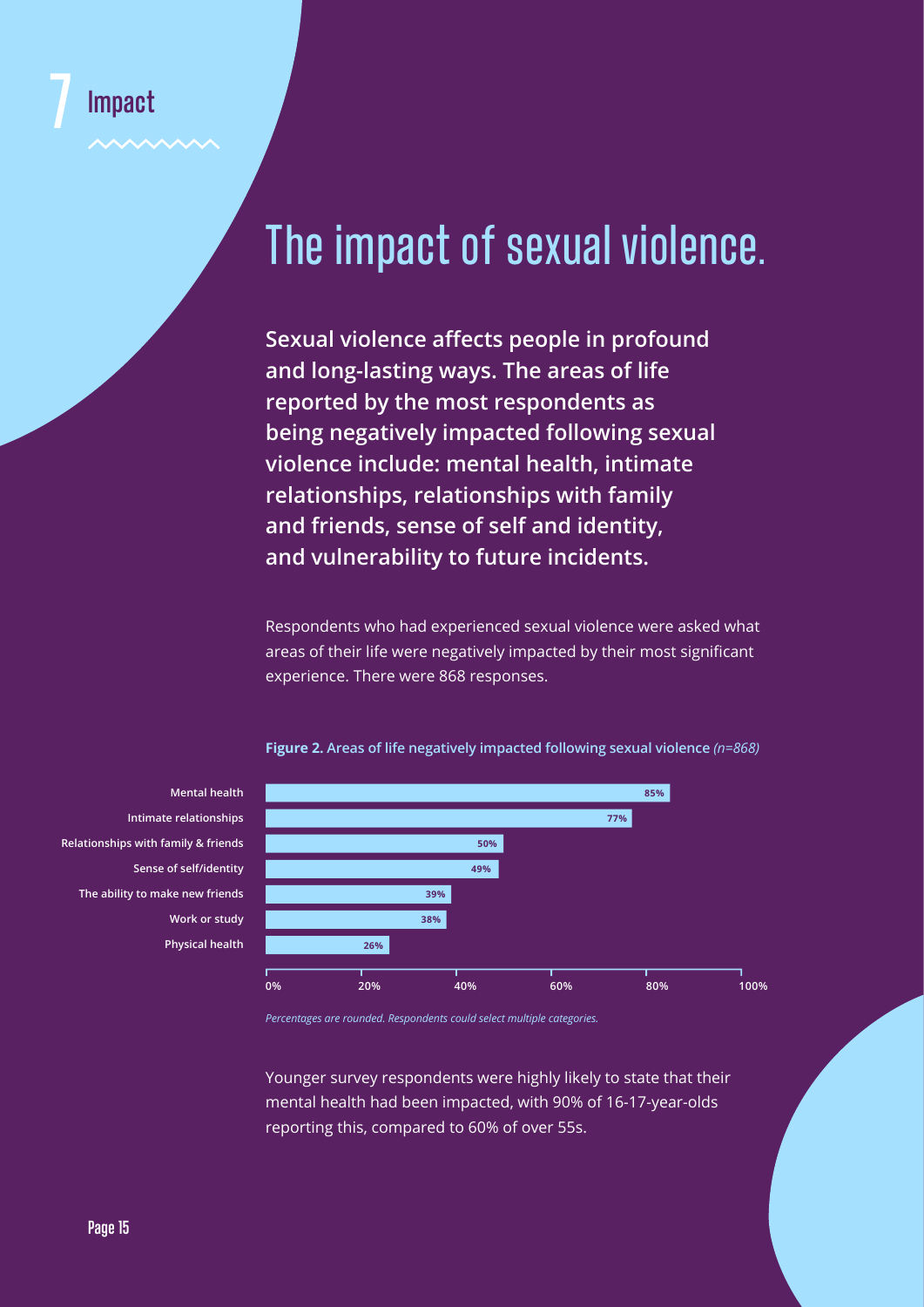

#### **Participants who had experienced sexual violence were asked whether certain behaviours increased after their experience.**



#### **Figure 3. Behaviours that increased after sexual violence** *(n=684)*

*Percentages are rounded. Respondents could select multiple categories.* 

Younger respondents, trans respondents and ace respondents were more likely to experience an increase in suicidality or self-harm:

**Of 85 LGBT+ 16–17-year-olds, 81% had an increase in suicidality and 82% increased self-harm.** 

**Of 330 trans respondents, 75% increased self-harming.** 

**Of 143 ace respondents, 76% increased self-harming.**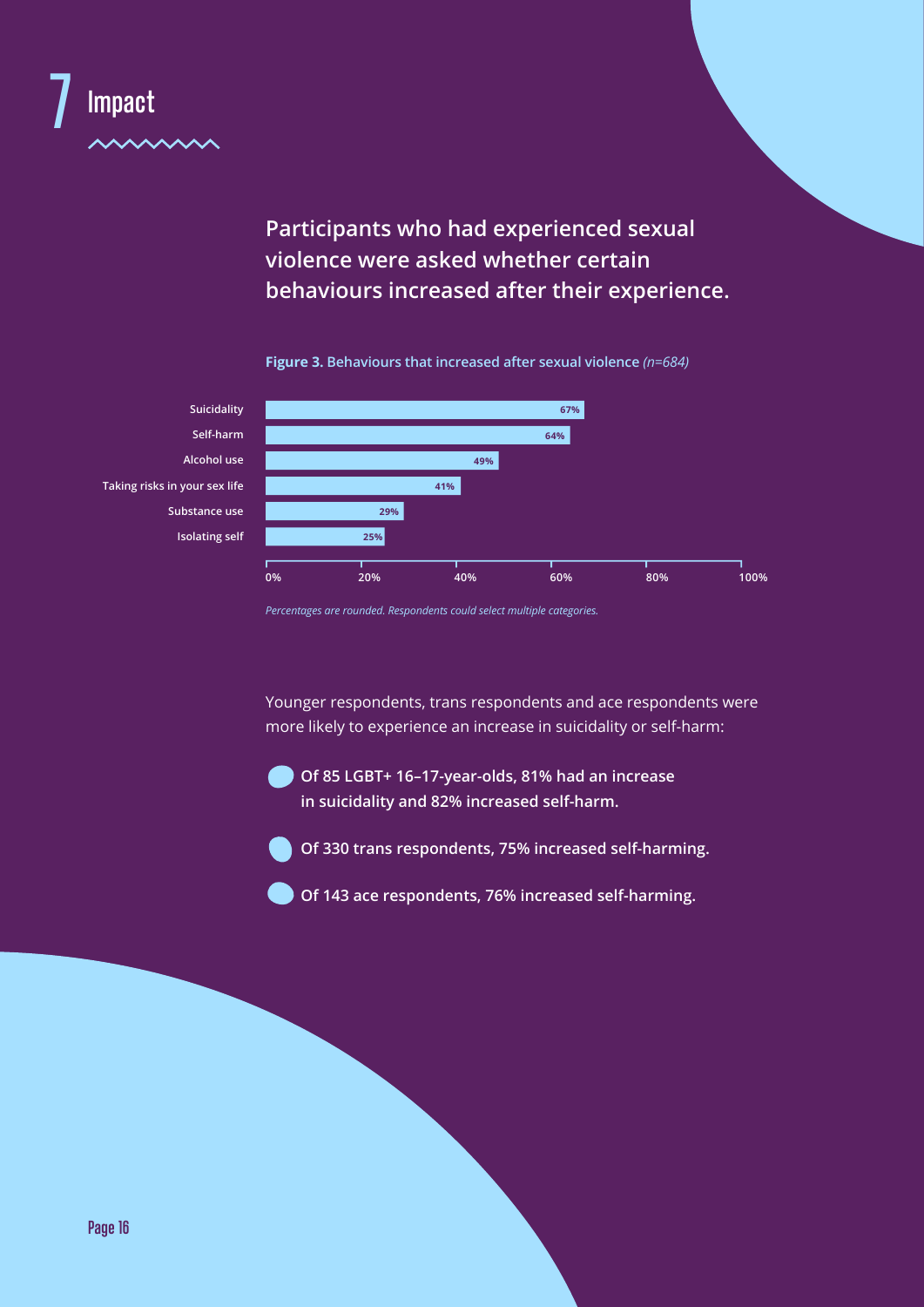

## **Effects on mental health**

**Interview participants frequently described experiencing anxiety, depression and low self-esteem following sexual violence, as well as trauma responses such as flashbacks, panic attacks, dissociation and nightmares, with some formally diagnosed with post-traumatic stress disorder (PTSD).**

Older participants often spoke of having pushed their mental health to one side following sexual violence in order to focus on practical matters.

44

**My emotional needs, my needs for therapy, I didn't think about them, they weren't what was important. In doing the practical, you can forget the emotional, or I can.**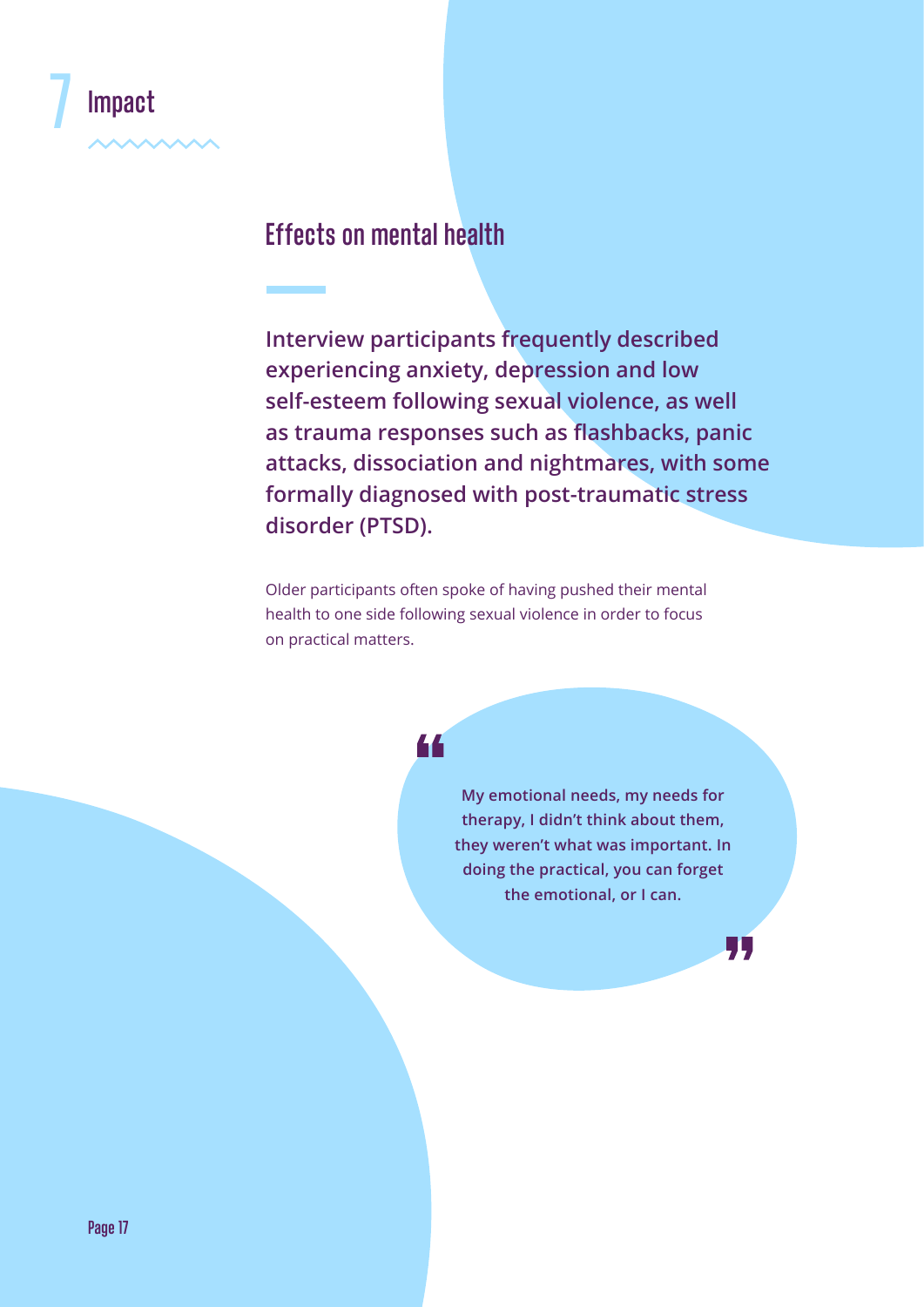

## **Effects on future relationships**

**Interview participants described impacts on relationships that had been ongoing at the time of the incident.** 

#### 44

**It massively affected my relationship at the time. My girlfriend at the time didn't really understand […] and that caused me to distance myself from her and detach as well.**

> Interview participants, when talking about new relationships, discussed the length of time it had taken them to be able to trust someone enough to get close to them after their experiences of sexual violence.

#### 66

77

**As an adult I have found it difficult to connect with partners and this has affected my relationships throughout my life.**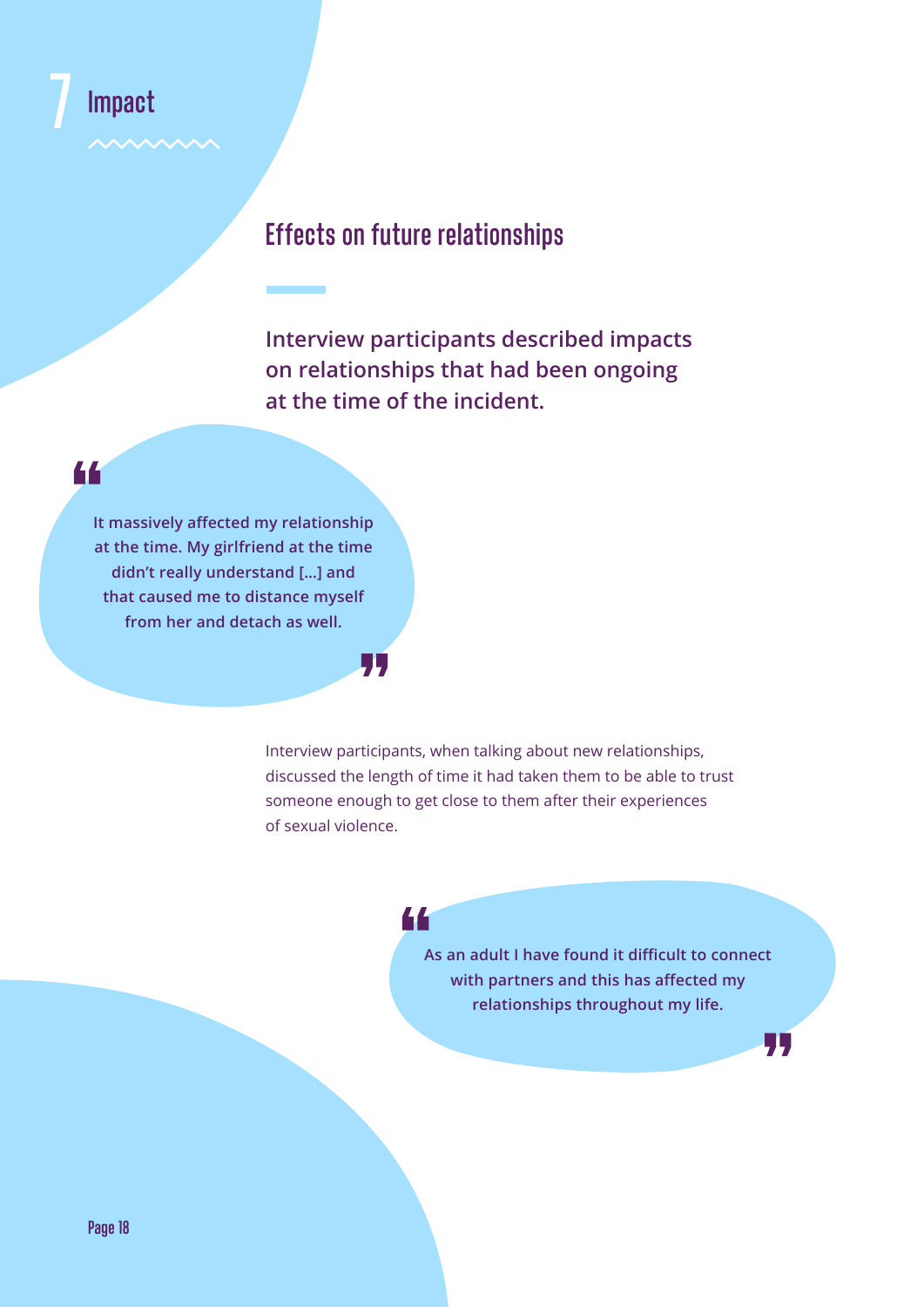## 7 **Impact**

A number of interview participants told us about their experiences of being in relationships with other survivors of sexual violence. For some, this brought shared understanding, but for others it was a barrier to talking about their experiences.

## 44

**He's had different non-consensual experiences, and it's [...] really validating to hear other people's experiences and like I look at him and I don't think negatively of him because of the things he's experienced, I still love him, still want him to live his best life, so I can turn that around to myself and tell myself that I deserve that too.** 77

44

44

**My girlfriend […] also has sexual trauma and this has impacted our relationship a bit. We can support each other but also it means it's hard to share my experiences as it's triggering for her.**

IJ,

Interview participants also experienced impacts on their sex lives.

LL.

**There have definitely been times when my mental health linked to this has felt really tough and I've then been unable to have sex.**

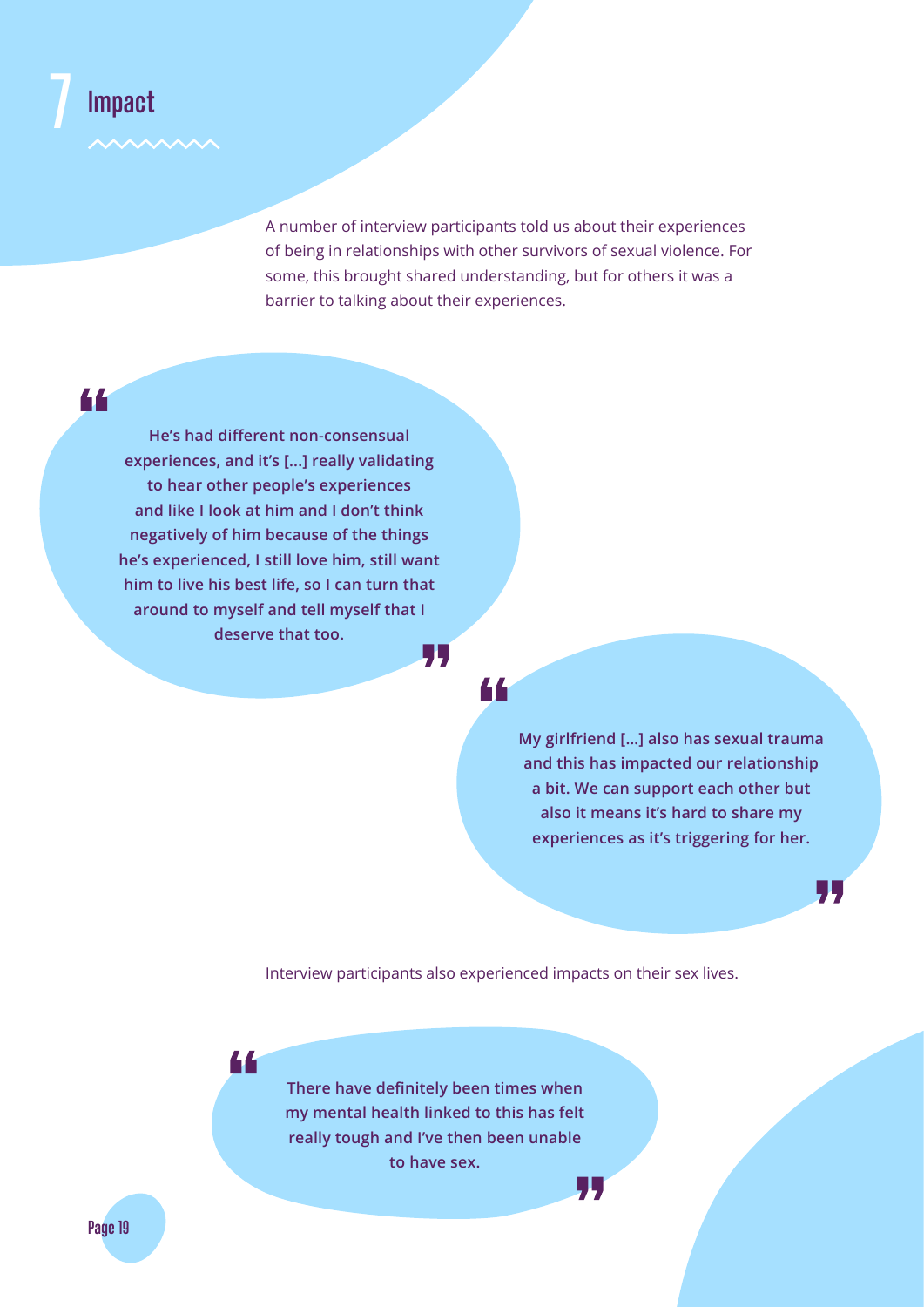## 7 **Impact**

44

**I was so proud to be queer, and to be open about sexuality, that it was taken as a sign of being 'up for anything'. Then it happened so much that it damaged my sense of queerness, my ability to be open and enjoy sex […] I still can't have sex regularly or without great personal trauma, even with my long term NB partner.**

Some interview participants talked about the significant impact of adolescent sexual violence on their ability to navigate relationships as adults.

44

77

**No-one seemed to realise that what happened to me as a teenager might completely shape my idea of what a relationship should be like […] it really does like melt your understanding of what's okay to put up with.**

77

77

44

**I put up with the behaviour from men because I couldn't value myself. And I couldn't value myself because I perceived myself as being worthless as a result of the abuse I had experienced.**

# 66

77

**That's how most of the other assaults and stuff happened really, during really toxic relationships that I just stayed in because I didn't have a sense that anything better was possible, or that I deserved any better.**

**Page 20**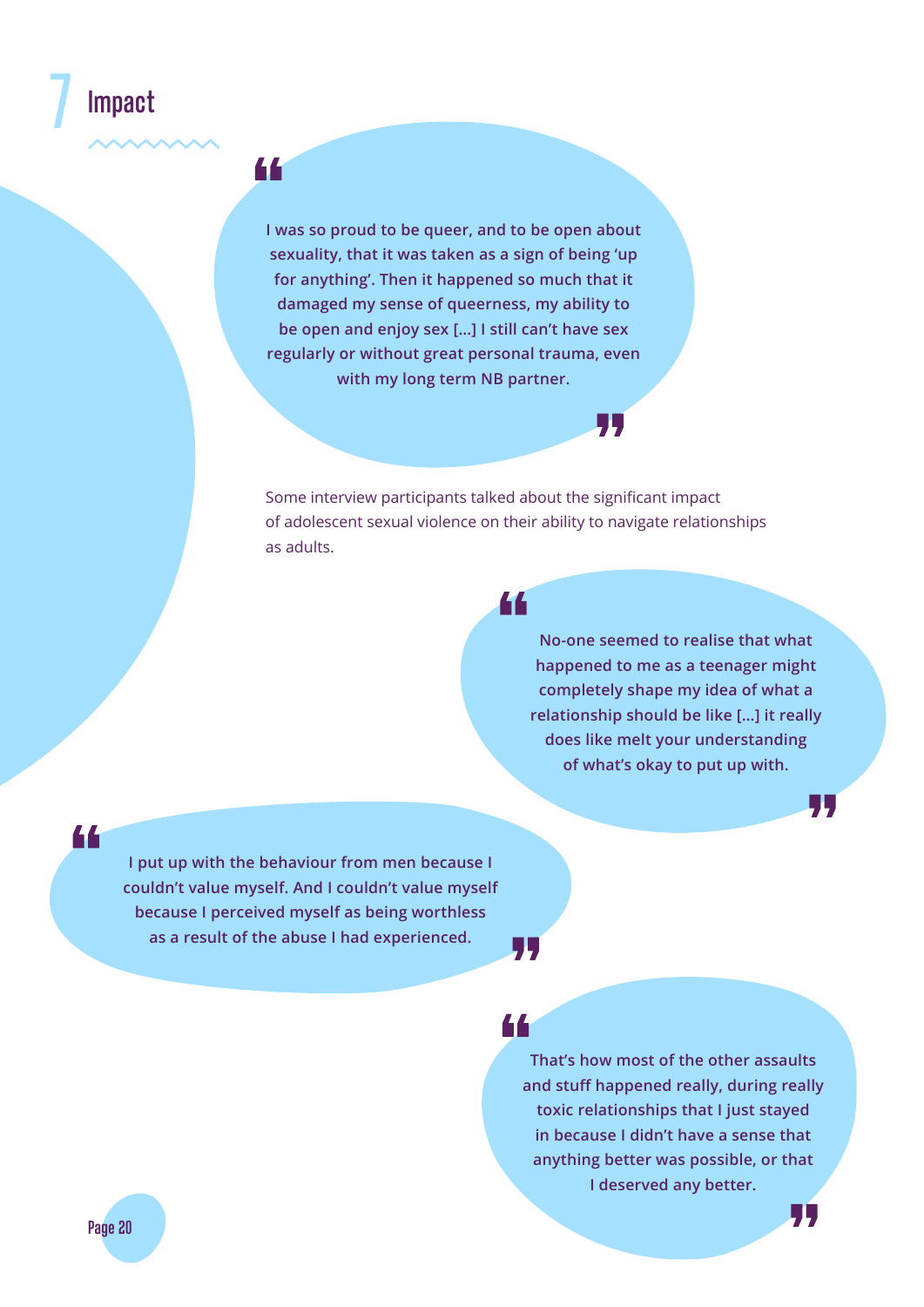44

Some interview participants explained that, following sexual violence, they had engaged in sex and/or relationships that they now consider risky.

**I've realised I have become more risky I guess. I know that comes from an unhealthy place of wanting for it to happen again, which sounds really twisted and weird. Almost wanting to put myself in risky situations again so I feel like I'm taking back control… I know it is, it's almost like self-sabotage.**

> Sexual risk-taking was a response which was poorly understood by therapists. **In the counselling session she**

# 44

**insinuated that I was acting like a slag. I think that if she'd known a bit more about trauma in sex she might not have said that.**

Ш,

77

## **Effects on identity**

**Interview participants stated that their experiences caused them to question, or feel invalidated in their LGBT+ identity, and that this caused significant additional emotional distress.** 

#### 44

**Every time it's happened it always shakes my identity. I question myself for a long time afterwards, it hurts more to have my beliefs shattered like that than the physical aspect.**T.

**Page 21**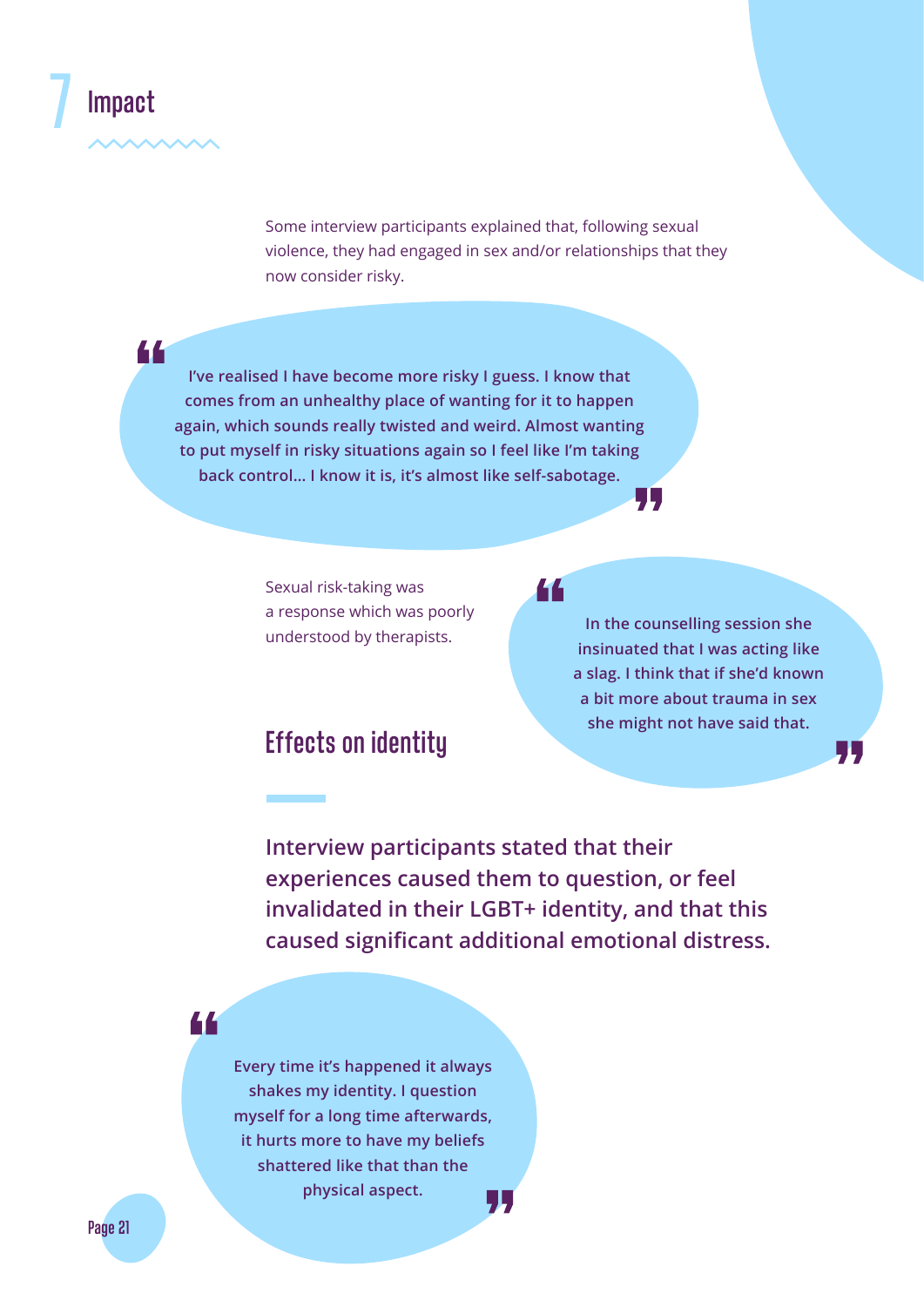## 7 **Impact**

#### 44

**I feel like sexual violence made me doubt whether my asexuality was truly a valid sexuality or just a result.**

**And then being raped in my first year […] like I could have been pregnant and that really freaked me out because I don't like to acknowledge that I have any biological capacity for pregnancy at all so that really wasn't okay.**

44

LL.

Trans and non-binary interview participants discussed how their experiences of sexual violence had made it more difficult to process and make sense of feelings around their gender identity. Several trans interview participants believed sexual violence had delayed their transition, either because of the impact on their own journey to realising they were trans, or because professionals had used this as a reason not to support access to transition-related healthcare.

77

44

**I feel like being raped robbed me of years, it meant I didn't transition until now and I cannot put into words how angry that makes me.**

77

44

**When I told a GP I was trans and had dysphoria she told me my being trans and my dysphoria could have been a result of the trauma of the sexual assault and she was reluctant to refer me to a GIC. Telling me so didn't get rid of the dysphoria or stop me from being trans, but it made me feel not valid.**

> For some interview participants, thinking about being LGBT+ brought back thoughts of the abuse, making it hard to accept their identity.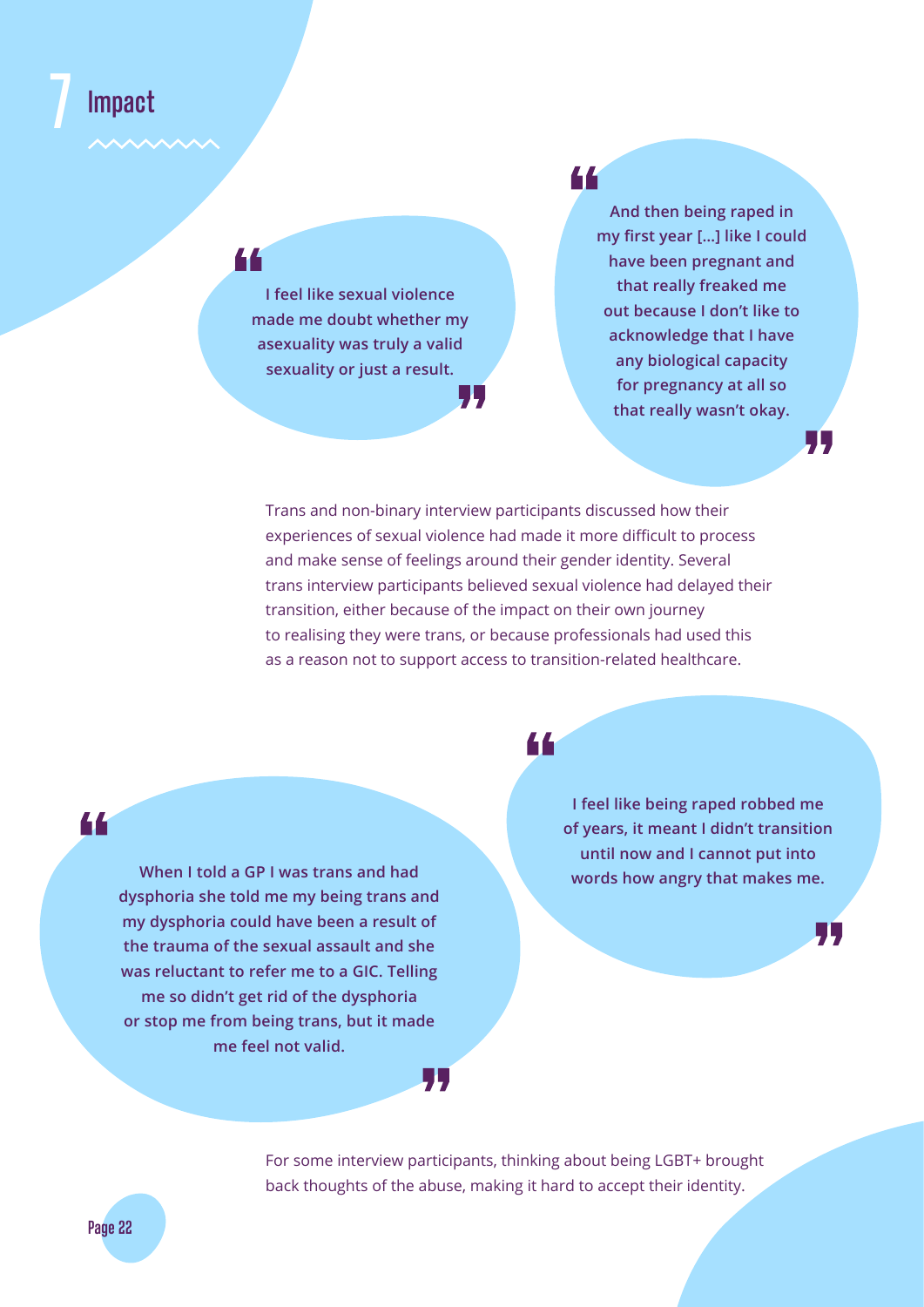## 7 **Impact**

#### 44

**The reason it took me so long to come out even to myself was that when I was a teenager thinking about being gay took me right back to those events and it had become a huge confusing, upsetting thing that I couldn't talk about.**

T.,

66

**I [repressed] the fact that I was attracted to women from a very young age and I still feel uncomfortable around women and girls that are older than me due to the fact that my female best friend raped me at a very young age.**

> Interview participants who were aware of their identity and already 'out' before the sexual violence, discussed changes in behaviour following sexual violence.

77

#### 44

**As all my experiences are with cis men, I did for a while try to deny being bisexual because I was so afraid of men.**

77

**Page 23**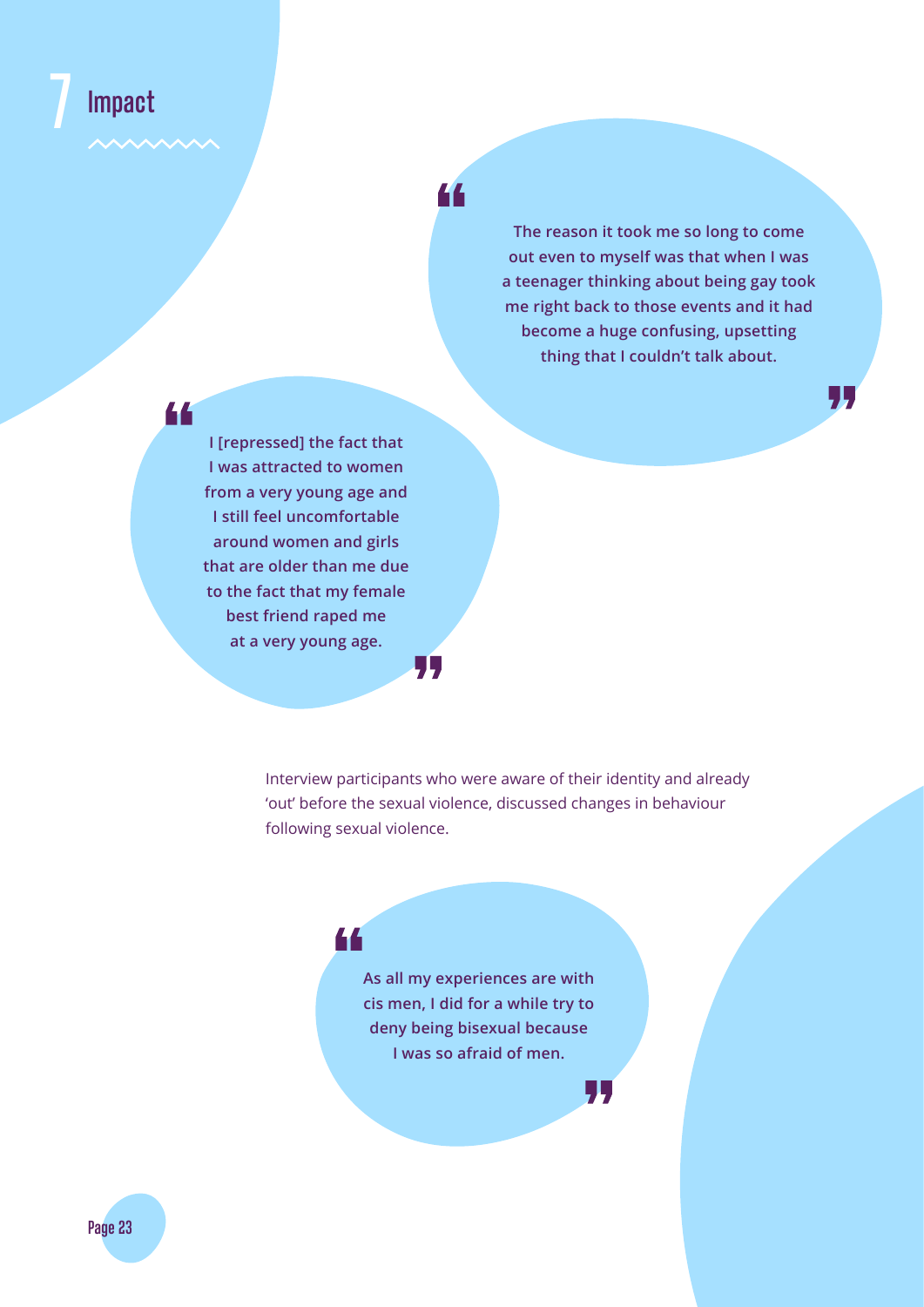

## **Victim blaming**

**Interview participants who experienced sexual violence while intoxicated or during chemsex often felt responsible for what had happened due to societal stigma.**

They often described changing their behaviour after sexual violence to avoid risky situations, but still experienced further sexual violence.



**I felt betrayed, like I did everything I was told I needed to do, and I still couldn't keep myself safe.**

44

77

**After that it was quite difficult. I did exactly what the police asked me to do, I quit drugs, I quit chemsex. I was with a friend, drinking a glass of red wine and then the same thing [sexual violence] happened.**

IJ,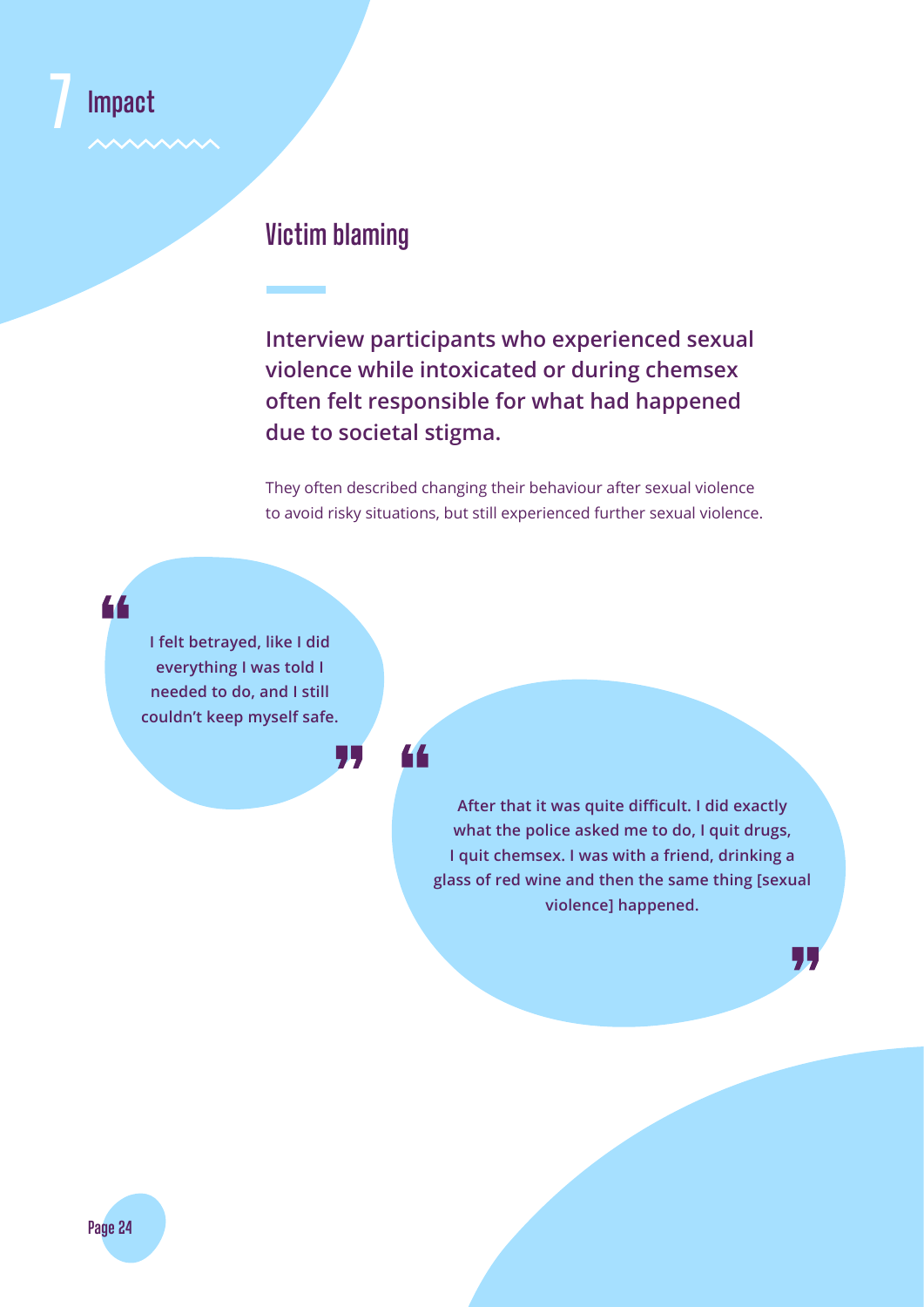

# Disclosing experiences of sexual violence.

**The majority (82%) of LGBT+ survivors polled had told someone about the sexual violence they were subjected to, however it often took them a long time, with only 1 in 3 (32%) of respondents disclosing in the first six months. Almost one fifth of survey respondents had never told anyone what had happened to them.** 

Those who had told someone were asked who they first told. Of 680 respondents, the vast majority (82%) first spoke to someone they knew personally about what had happened, almost three times as many as those who first spoke to a professional (28%).



**Figure 4. Person first told about the most significant incident of sexual violence** *(n=680)*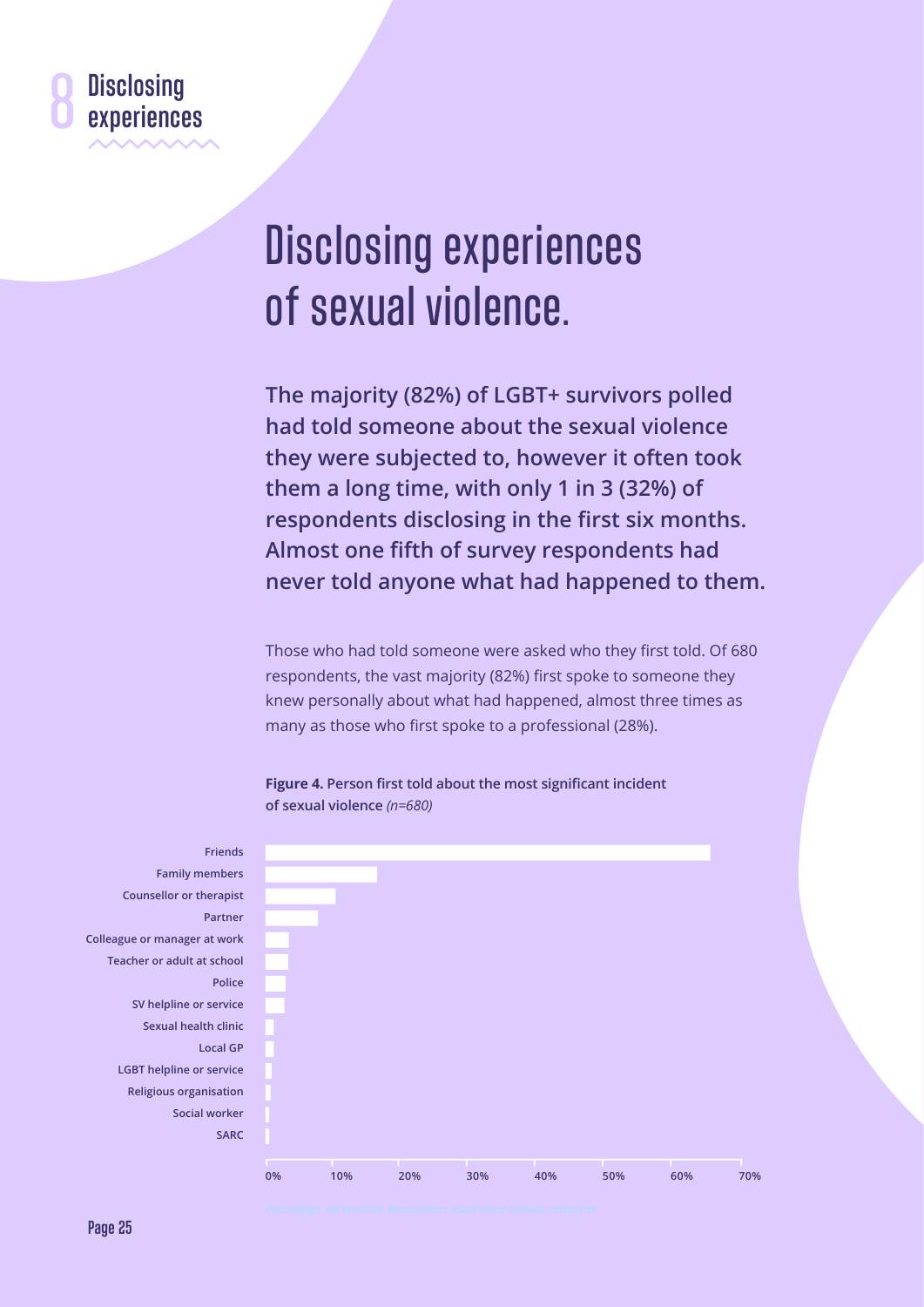

**Those who had told someone were asked how the first person responded. Of 677 respondents, 71% said they listened to them, 56% took them seriously and 31% helped them to understand what happened. However, 20% of confidants did nothing to help the victim, and 17% did not believe them. When asked how helpful they found the response, 56% of 683 found it helpful or very helpful.** 

When asked what response they had been hoping for, the majority of 670 survivors had hoped for them to be kind and listen (75%), provide emotional support (68%), and respond with respect and understanding (62%).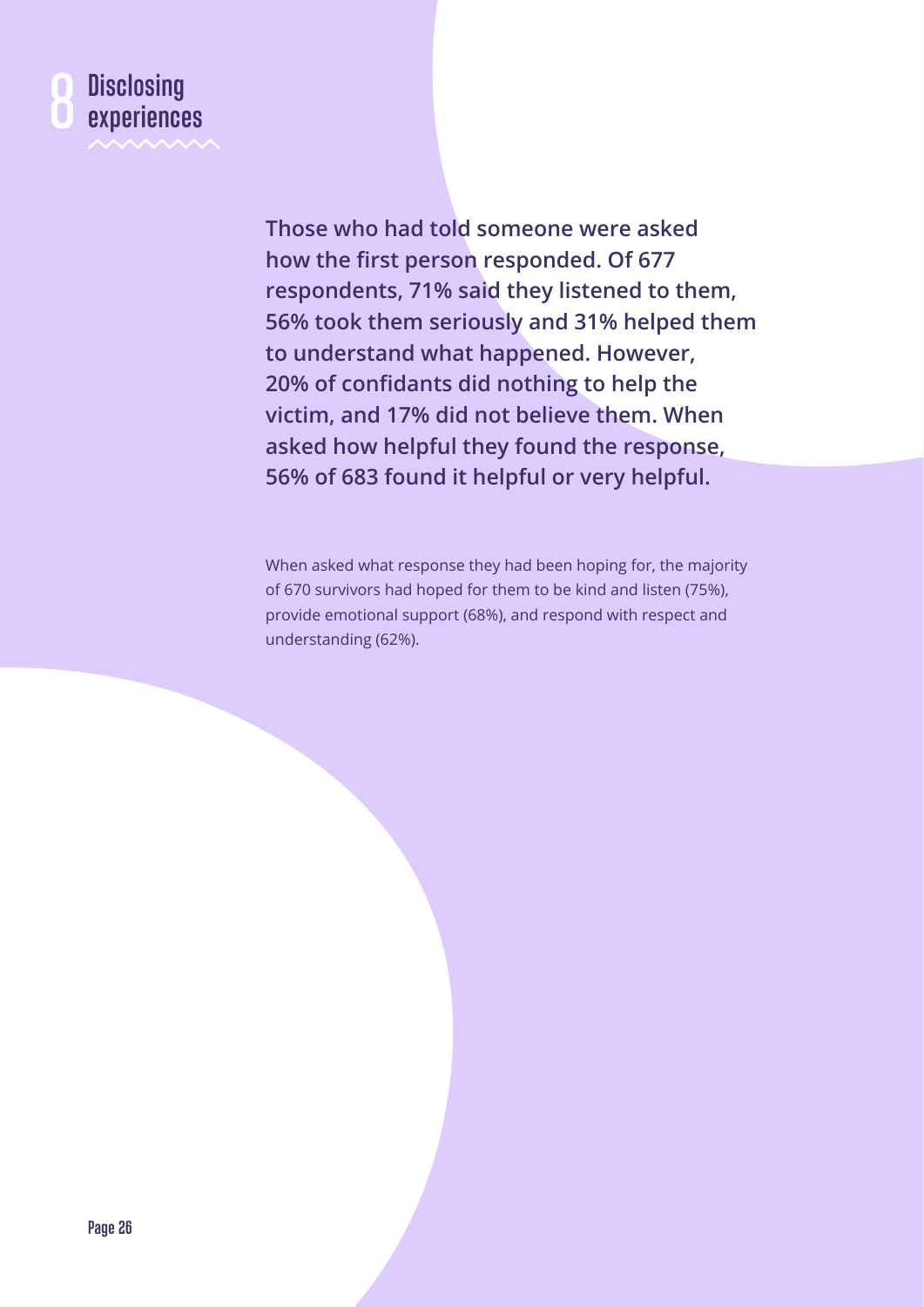

# Not disclosing instances of sexual violence

**Of 970 respondents, 18% had never told anyone about their most significant experience of sexual violence.** 

It had taken several people many years to discuss their experiences, while some had told nobody at all.

66

**This is the first time I've ever spoken about my experiences, and it's hard but I feel maybe it might help just to type the words out and help get it off my chest.**

77

"

**Me not being 'out' definitely impacted my ability to speak up. I was afraid that the school/police would out me to other people and I was afraid that I would be treated negatively when that happened.**

Ч.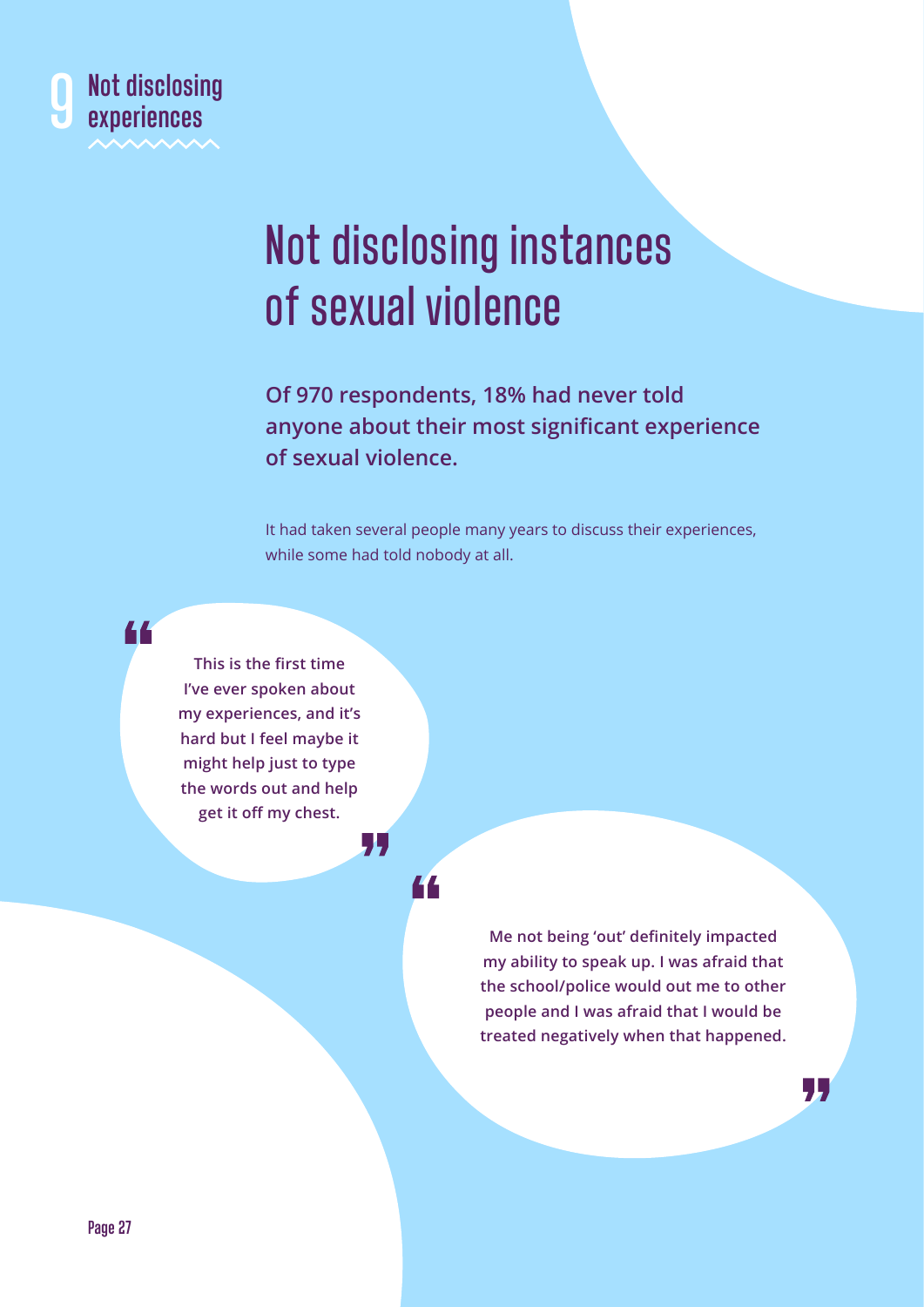

#### **Barriers to disclosing**

Interview participants faced barriers to speaking up about sexual violence. These included the impact of stereotypes that women are not perpetrators and men are not victims, concerns around the response they would receive, and fear of judgement.

#### **Women perpetrators**

. L

Interview participants who were women and who were assaulted by other women often discussed being unaware that women could be perpetrators, due to this not being represented in society and media, resulting in them not recognising their experiences as sexual violence at first.

#### 44

**I was literally, completely and FULLY unaware that women could commit acts of sexual violence, I had the understanding that only men could do it.**

#### 44

**I had no point of reference as to what a healthy LGBT relationship looked like and it was easy for her to manipulate that ignorance into forcing me to believe that I was in a 'normal' LGBT relationship. I also had no frame of reference for LGBT specific sexual violence. I didn't know that women could rape women even though I was experiencing it weekly.**

Interview participants discussed how the concept that women could not be perpetrators is commonly accepted in lesbian communities.

44 **There was a lot of casual discussion around "bad sex" that was really sexual assault among lesbians back then. But no one wanted to** 

**call it that.**

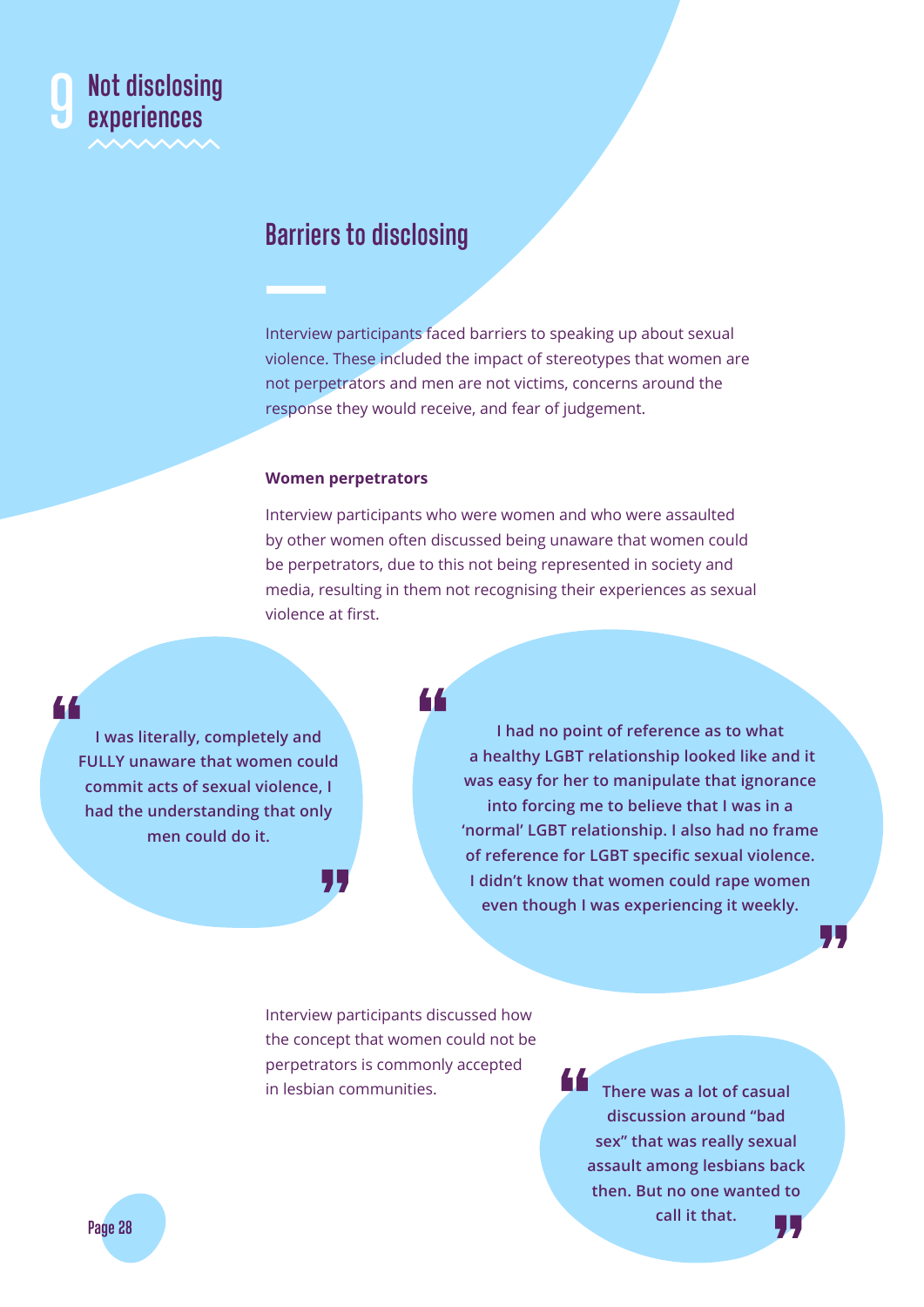44

**There desperately needs to be literally any form of campaign of awareness of sexual violence within Lesbian or WLW [women loving women] communities… It's hard when you're trying to find the words for your own experience and there is a culture of silence and denial surrounding anyone who might have had something similar happen.**

#### 44

**I feel like sexual violence between women is really neglected, it's assumed they don't commit assault and I feel pretty alone as someone who's had negative experiences with women.**

77

**2 'Othering'** refers to a social phenomenon where individuals or groups within a society are labelled as not fitting in with the social norms of the hegemonic group.

#### **Male victims**

Participants who were men explained that the lack of representation of men as victims of violence and abuse, combined with little depiction of relationships between men in mainstream media, made it harder to recognise their experiences as abusive, and to realise they could seek support.

П,

44

17

44

**At the time, I didn't realise it, that you know, this isn't normal to be in relationships with men who are angry and violent. I didn't realise that you could get support if you were a man, and I don't think you hear much about it even today.**

> GBT+ male interview participants' individual experiences of marginalisation, along with historical 'othering<sup>'2</sup> and prejudice against their identities as a group, contributed to an expectation that they won't be believed or receive a supportive response if they did seek help.

**When I was raped, my lifetime of being othered as a gay man stopped me being able to fully articulate what happened to me. I defaulted to the tactic I had used to manage when I was coming to terms with my sexual orientation in a heteronormative and sometimes homophobic world: I hid it away.**

**Page 29**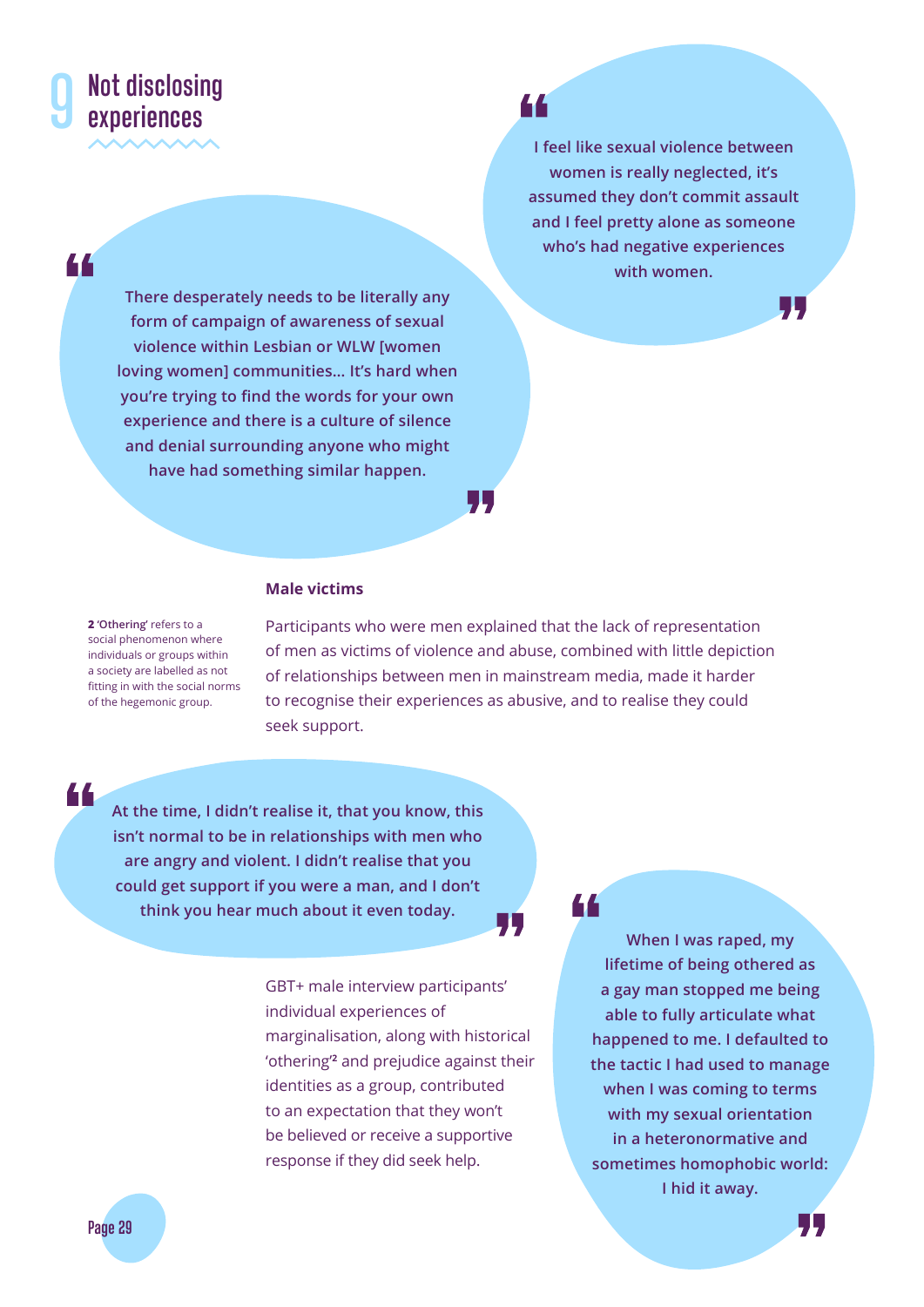## 9 **Not disclosing experiences**

Interview participants who were men discussed how stereotypes surrounding GBT+ men's promiscuity and high sex drives led others to assume that all sexual activity would be welcome or wanted, not leaving room for the possibility that they could be victims of sexual violence.

44 **Men have felt it was okay**

**to make sexual advances towards me without my consent. There's an assumption that men don't have unwanted experiences, that you'd fight if you weren't into it so you must have wanted it.**

44

#### **Fearing negative responses**

Many had not told family members about their experience due to concerns about their response.

44

**I didn't really feel like I could talk to my family, to my parents, because I wasn't ready to come out to them and I didn't know how to explain what happened without that part. I was worried they'd blame me for what had happened and would be ashamed of me.**

> Interview participants were concerned that people around them would think that their identity was a result of their experiences of abuse, and some had actually experienced people making this assumption.

П.

44

**On multiple occasions I had people, especially my mother, say 'maybe the reason why you're queer is because of what happened to you', and I had to explain on multiple occasions that no, that is not the case, it never has been the case.**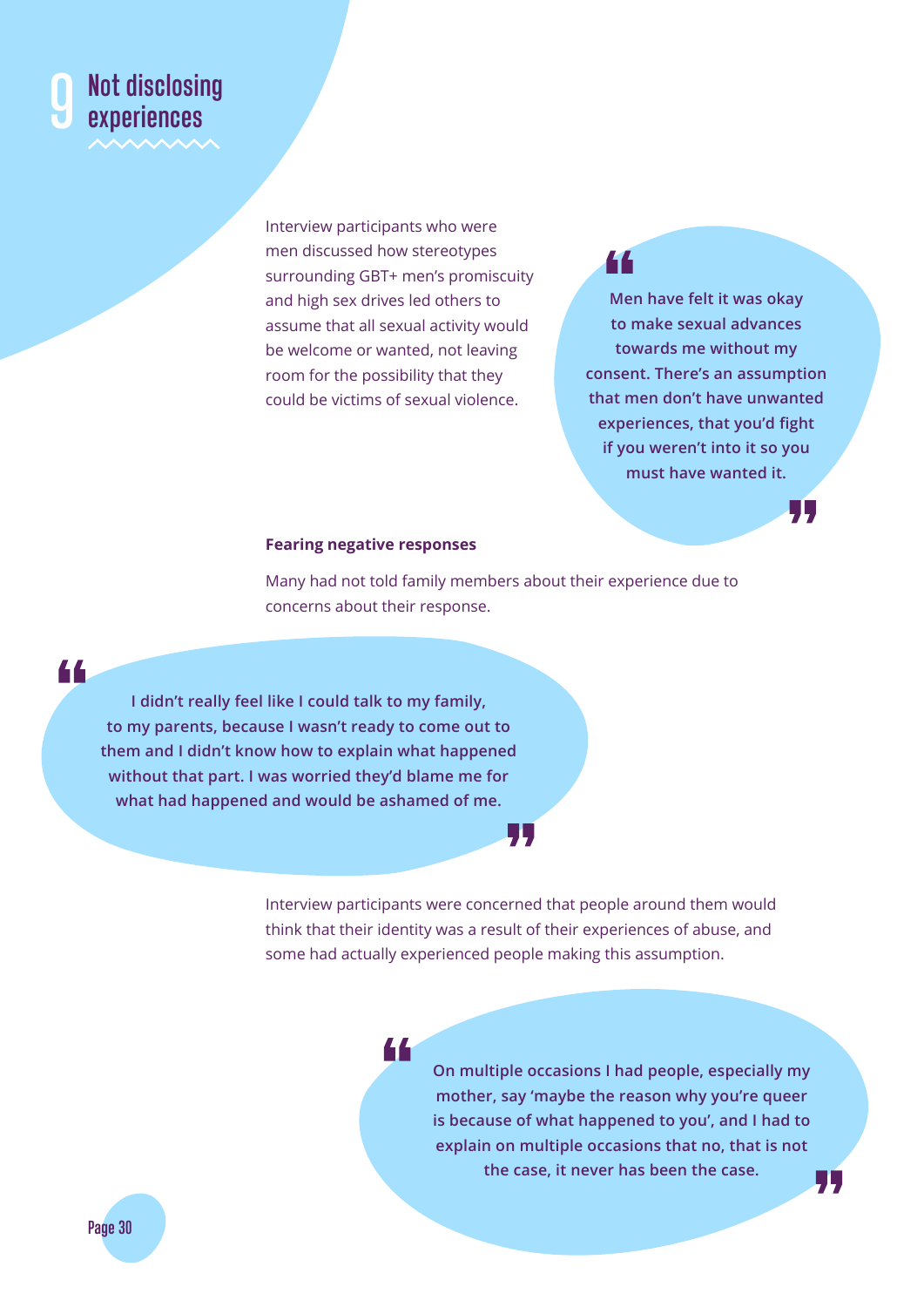#### **Fear of judgement**

Interview participants described contexts in which sexual violence had occurred which were poorly understood by people outside of a particular 'scene', and rarely had much visibility. Examples of this include non-consensual experiences in a chemsex context, or within kink and BDSM communities.

44

**I had tried to talk to people about what was going on, and about my sexuality, but they didn't listen. They were very judgemental of my sexuality, and also they didn't understand. So then I ended up going more underground with those type of behaviours because I knew they would not approve of what I was doing. Something bad had to happen before I could talk to my family about what was going on and have them understand.**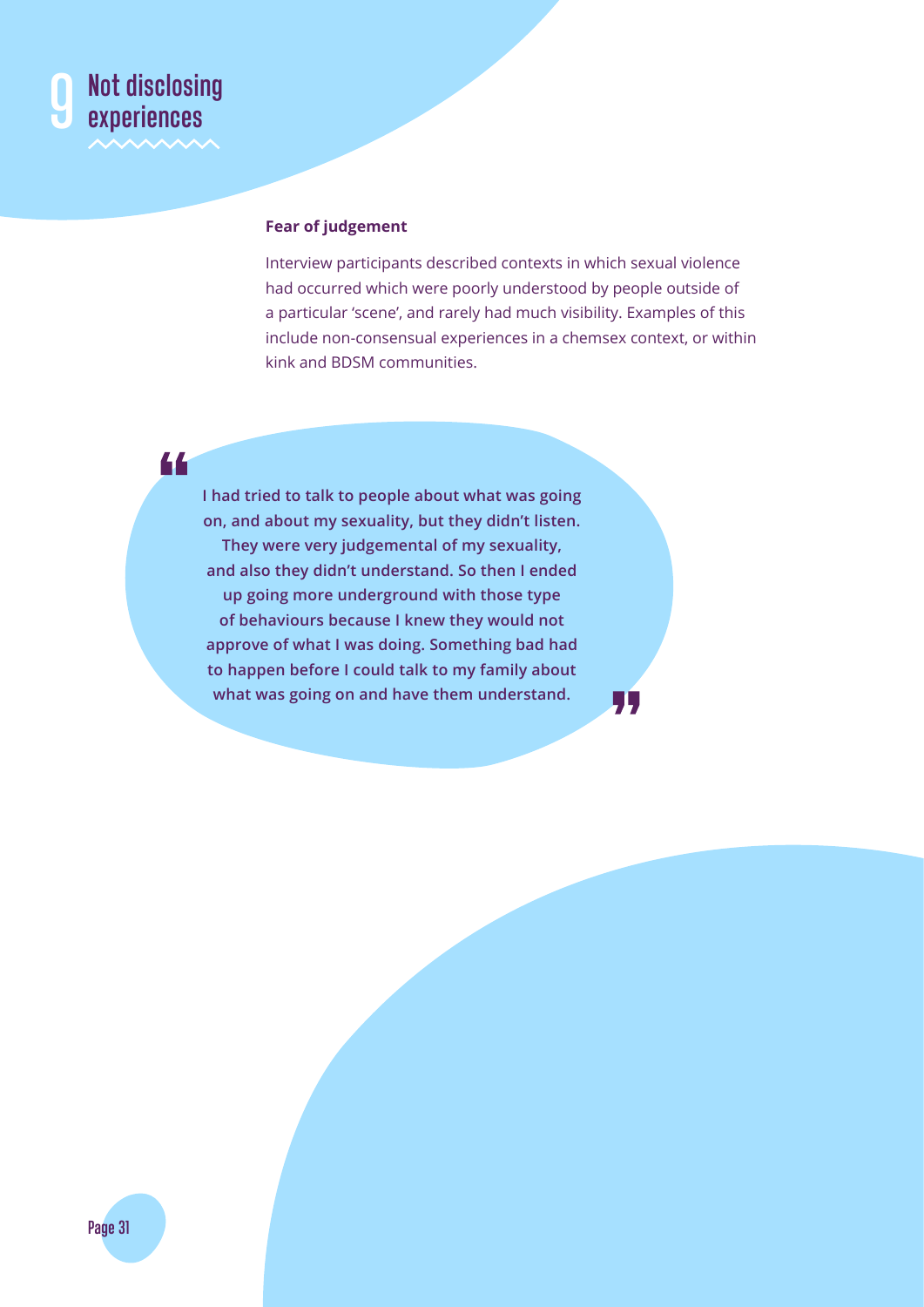

Interview participants spoke about the ways in which they were able to heal and positively move forward in their lives after sexual violence.

**They talked about a range of ways they coped, including small acts of self-care, supporting other survivors and engaging in activism.** 

While participants did state that their experiences of sexual violence continued to have a significant impact on their daily lives many years later, the majority found it easier to cope as time went on.

They mentioned meeting basic needs such as getting enough sleep, staying hydrated, eating healthily and enjoying positive hobbies as things that helped them.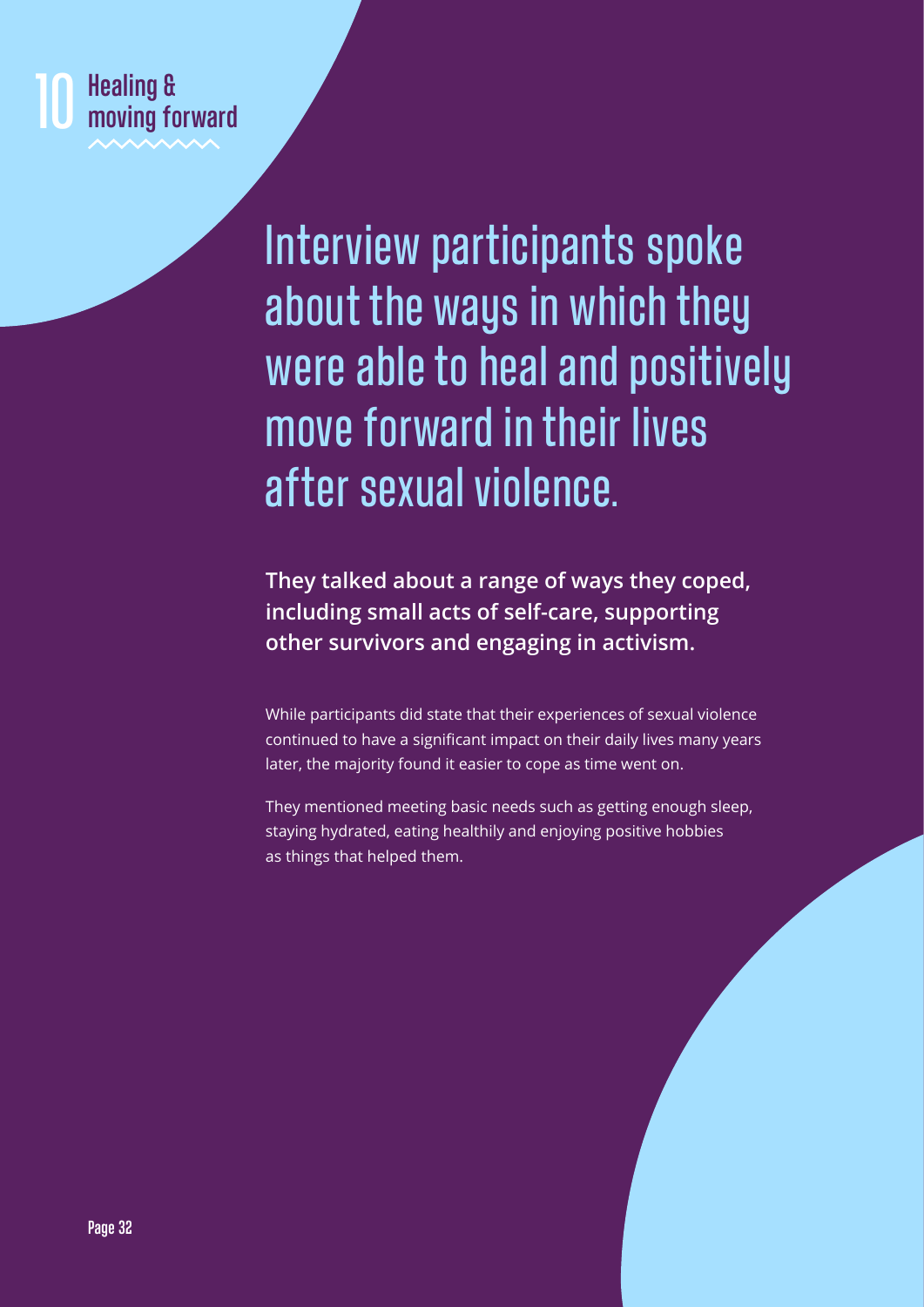

**Many interview participants gave examples of different types of activism being beneficial to their recovery, such as sharing their experiences to raise awareness and bring about change, even if this had been anonymous or only focused on specific aspects of their experiences.**

**I would say that activism is probably the key thing that gives me the most purpose in my life and has been the thing that has pulled me out of quite dark places because […] for me, it's the thing that you do when you are able to imagine that things could be different.**

> People also discussed a wide range of campaigns they were involved with, including mental health support, substance use and chemsex safety, transformative justice and trans rights.

> > **In 2017 I started a support group focussing on men and non-binary people who've experienced sexual violence […] That work helped me process a lot of my trauma.**

Interview participants also used a wide range of online and real-world spaces to connect with each other, share and find information about sexual violence and trauma, and raise awareness about issues that are important to them.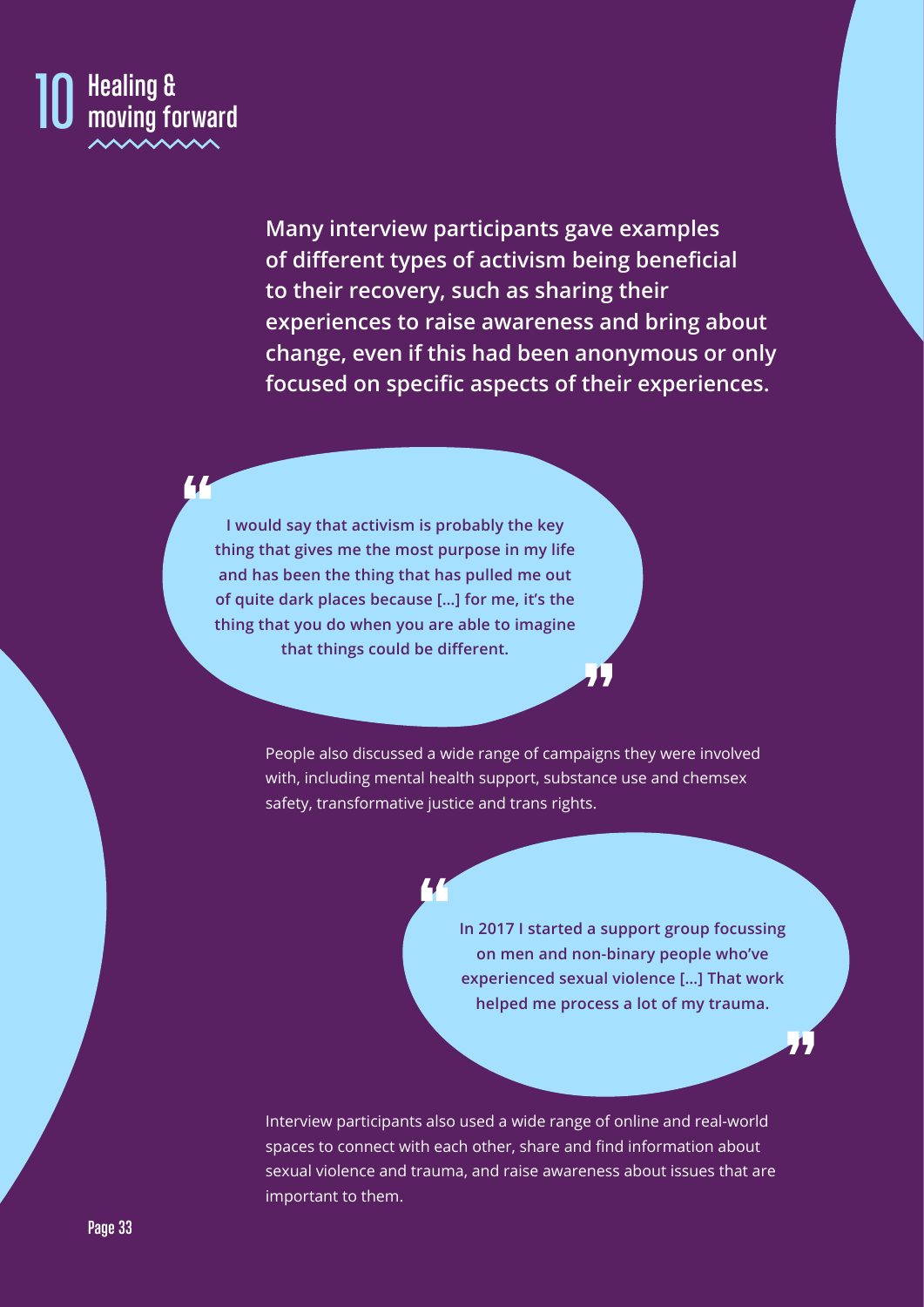

The research comprised of an online survey and 25 semistructured interviews which were informed by a desk-based review of the existing evidence.

#### **Online survey**

An anonymous online survey for LGBT+ individuals aged 16+ living anywhere in the UK was carried out using a convenience sampling strategy. Due to the sampling strategy and the current difficulty in accurately calculating the size of the UK LGBT+ population, the sample must be considered a non-random community sample and therefore cannot be used to calculate the prevalence of sexual violence within the LGBT+ community in the UK.

The survey was live for 15 weeks between February and May 2020. It was advertised as a survey on sexual violence and was promoted via social media and email networking including sponsored social media posts.

Respondents were informed in advance about the nature of the questions, and how the survey would be presented.

In total, 1,468 survey responses were received, of which 1,020 were included in the final sample. Responses were removed on the basis that: the respondent did not identify as LGBT+; lived outside the UK; did not progress sufficiently far through the survey; stated they were aged under 16. Under 16s were disqualified from progressing past the page of demographic questions and redirected to a page of support resources for young people.

The questions used in the survey were designed in collaboration with a reference group of LGBT+ survivors.

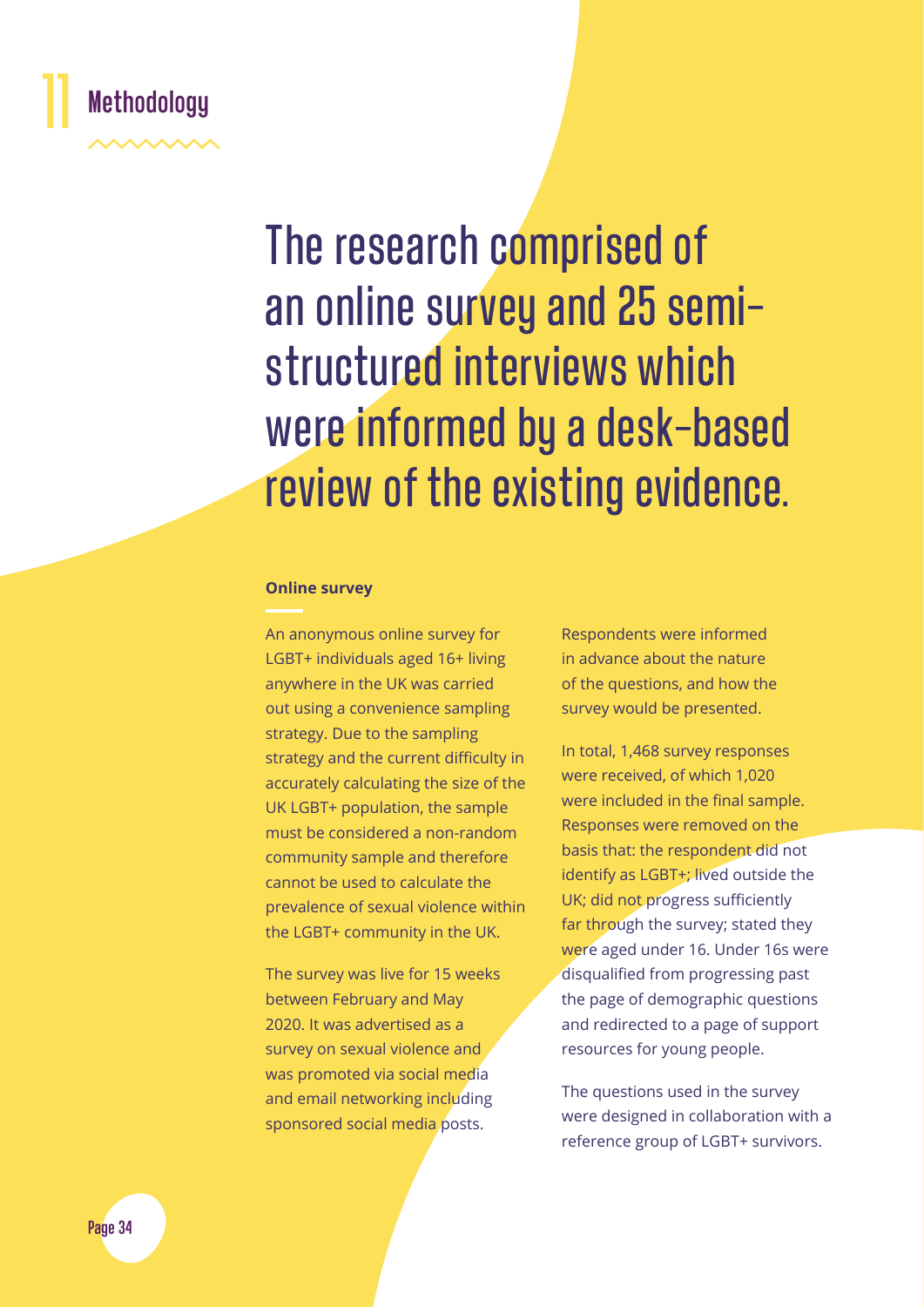

#### **Semi-structured interviews**

25 semi-structured interviews were undertaken. Participants were selected through survey respondents who had identified themselves as survivors and who had expressed an interest in taking part. They were additionally selected to include a wide range of ethnicities, genders and orientations. An overview of the questions was also shared in advance of the interview, so that those who wished to had the opportunity to think about their answers.

All interviews were conducted remotely. 22 of the 25 interview participants chose to complete their interview over a video call and three interviewees preferred to participate using a real-time messaging application.

Manual thematic analysis was used to analyse the interview transcripts. Following initial analysis by the primary researcher, a group of survivors contributed to the analysis phase through various activities, replicating the Participatory Theme Elicitation approach. The themes identified by survivors were amalgamated into the coding framework used by the research team during further analysis.

Interview participants and members of the survivor reference group received gift vouchers as a token of thanks for their contributions to the project.

#### **Ethical considerations included:**

- **Participants consented to being recorded and provided written consent prior to the interview.**
- **Audio files and messages from the interviews were deleted after transcription to ensure confidentiality.**
- **Information sheets and recruitment emails provided full details to what was involved in the interview process in a simple and non-pressured way.**
- **Participants were signposted to support resources before and during their interviews, and offered a debrief session with a caseworker from the sexual violence team.**
- **Questions were only mandatory when linked to eligibility criteria (e.g. age), or routing through the survey (e.g., being routed to different questions based on a previous answer).**
- **Links to sources of support were signposted throughout the survey.**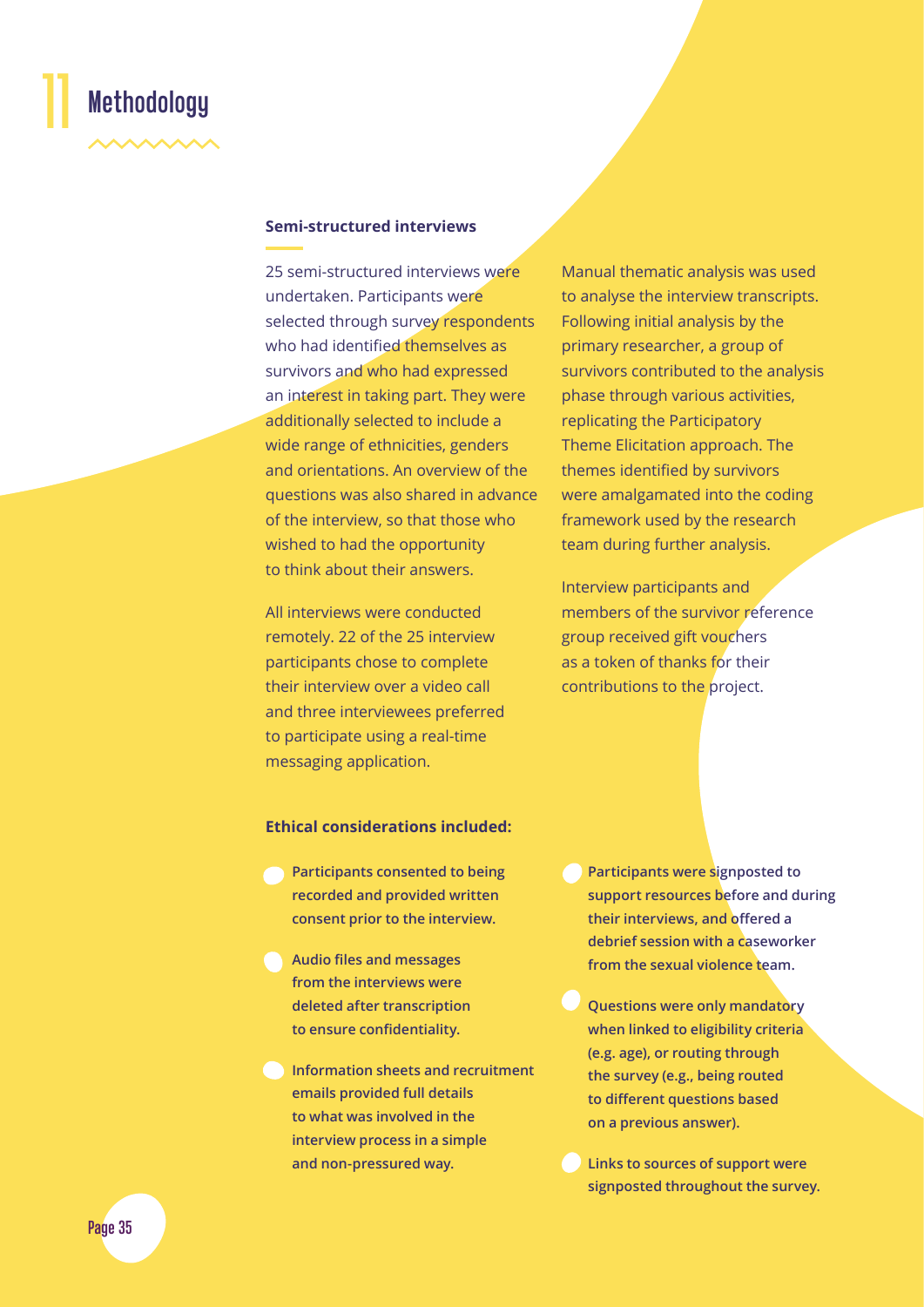## **Methodology**

#### **The full sample was 1,020.**

| <b>Age</b><br>1020 responses |       |
|------------------------------|-------|
|                              |       |
| $16 - 17$                    | 12.5% |
| $18 - 24$                    | 32.0% |
| 25-34                        | 28.4% |
| $35 - 44$                    | 13.0% |
| 45-54                        | 7.9%  |
| 55-64                        | 4.2%  |
| $65+$                        | 1.9%  |

|                   | <b>Gender</b>             |       |
|-------------------|---------------------------|-------|
|                   | 1020 responses            |       |
|                   |                           |       |
| 12.5%             | Woman inc trans femme     | 44.5% |
| 32.0%             | Man or boy inc trans masc | 22.0% |
| 28.4%             | Non-Binary                | 29.6% |
| 13.0%             | Questioning               | 3.8%  |
| 7.9%              | Other                     | 0.1%  |
| 4.2%              |                           |       |
| 1.90 <sub>6</sub> |                           |       |

#### **Trans**

*1018 responses*

Has a trans history **43.5%** Does not have a trans history 54.4% Unsure 1.9%

#### **Orientation**

*1275 responses*

| Ace          | 22.6% |
|--------------|-------|
| Polysexual   | 47.1% |
| Monosexual   | 29.2% |
| Lesbian      | 13.7% |
| Gay          | 11.3% |
| Heterosexual | 0.9%  |
| Other        | 0.2%  |
|              |       |

*Respondents could select multiple categories.* 

#### **Intersex**

*253 responses*

| Intersex      | 7.9%  |
|---------------|-------|
| Not intersex  | 85.4% |
| <b>Unsure</b> | 6.7%  |

#### **Disability**

*1020 responses*

| $.9\%$   | <b>Disabled</b>   | 62.5%   |
|----------|-------------------|---------|
| $35.4\%$ | Not disabled      | 35.5%   |
| $.7\%$   | Unsure            | $1.4\%$ |
|          | Prefer not to say | 0.6%    |

**Page 36**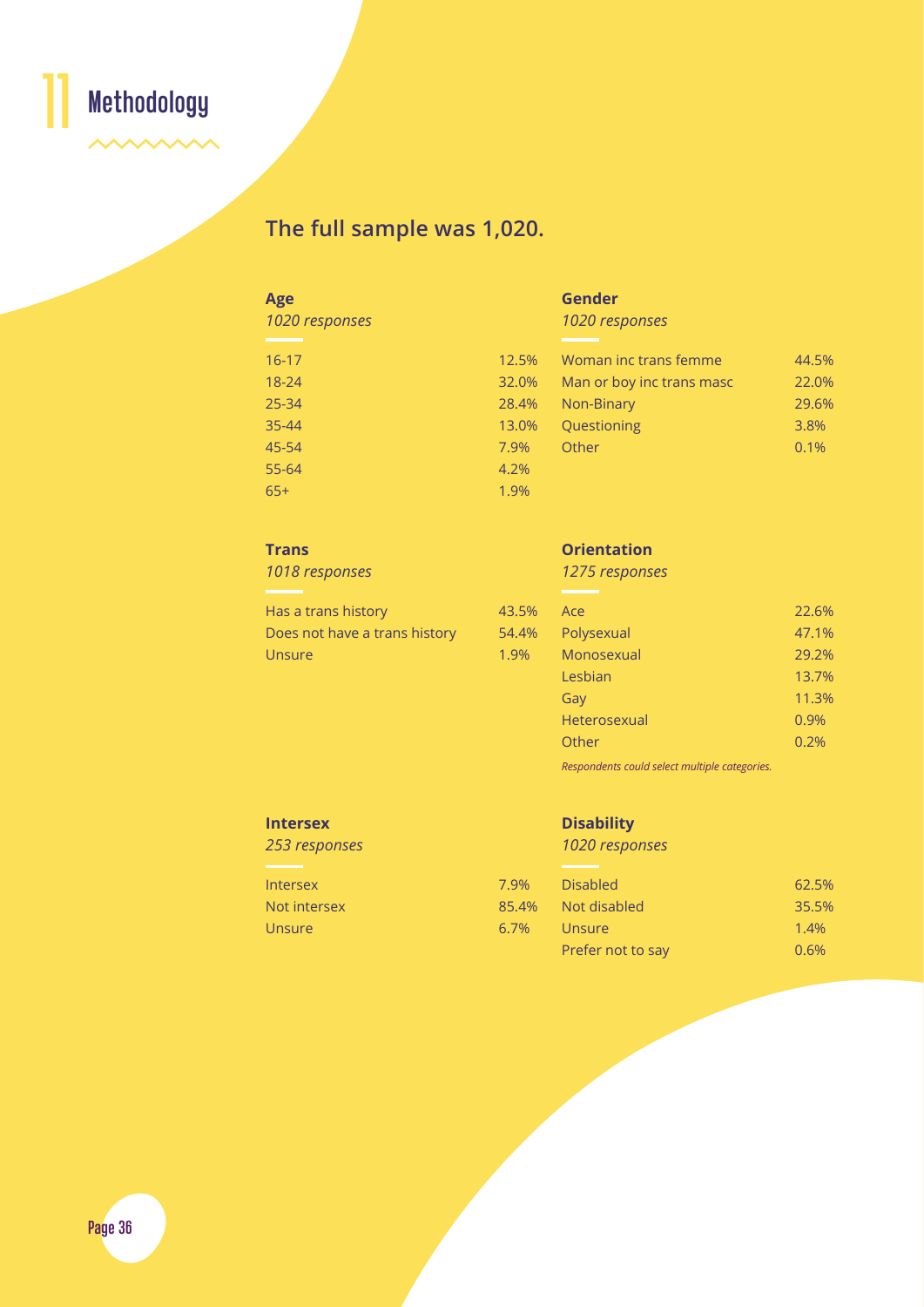

## **The full sample was 1,020.**

| <b>Religion</b><br>1000 responses |       | <b>Ethnicity</b><br>1019 responses |       |
|-----------------------------------|-------|------------------------------------|-------|
| No religion                       | 59.8% | Asian                              | 2.6%  |
| <b>Buddhism</b>                   | 2.1%  | <b>Black</b>                       | 2.1%  |
| Christianity                      | 11.5% | <b>Mixed</b>                       | 4.2%  |
| <b>Islam</b>                      | 1.2%  | Other                              | 2.7%  |
| Judaism                           | 2.3%  | White                              | 88.3% |
| Paganism                          | 7.5%  |                                    |       |
| Personal spirituality             | 12.3% |                                    |       |
| Other faith                       | 3.3%  |                                    |       |

#### **Region**

*1020 responses*

| 8.6%  |
|-------|
| 1.3%  |
| 8.0%  |
| 82.1% |
|       |

**Page 37**